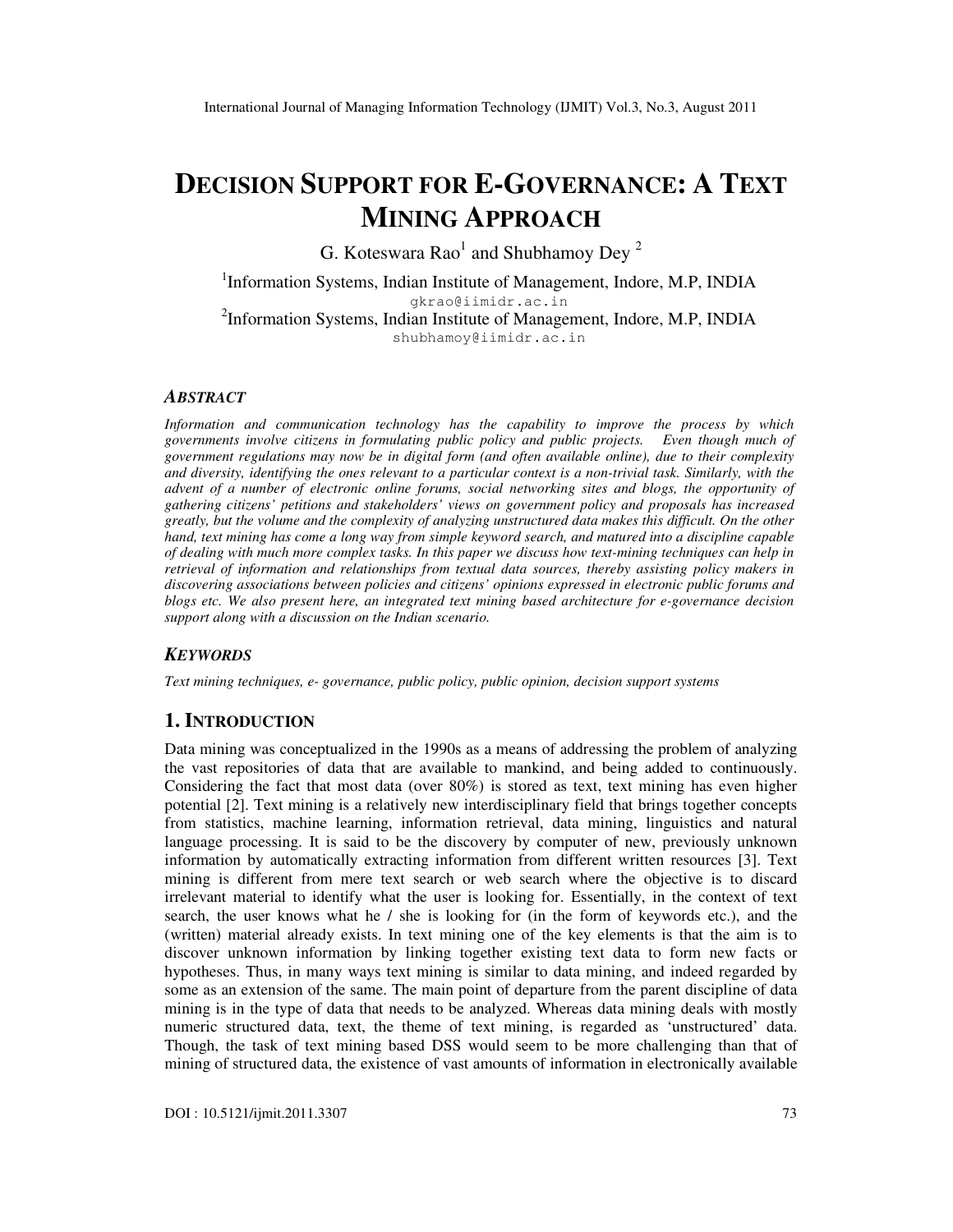text has led to intense research in text mining techniques, and many of the challenges have been overcome.

The greatest potential of applications of text mining is in the areas where large quantities of textual data is generated or collected in the course of transactions. For example industries like publishing, legal, healthcare and pharmaceutical research, and areas like customer complaints (or feedback) handling and marketing focus group programs would be the best areas of application of text mining. Innovative applications in the contexts of personalization in B2C e-commerce, competitive intelligence, customer satisfaction analysis and e-mail filtering are discussed in numerous articles [4-7]. Not surprisingly, text mining has been successfully applied for the purpose of easing the tedium of content analysis and literature survey in research work [8],[9].

Decision support systems (DSS) help leaders and managers make decisions in situations that are unique, rapidly changing, and not easily specified in advance [01]. Text Mining based DSS (TMbDSS) integrate unstructured textual data with predictive analytics to provide an environment for arriving at well-informed citizen-centric decisions in the context of e-governance.

# **2. TEXT MINING BASED DECISION SUPPORT (TMBSS): TECHNIQUES AND ARCHITECTURE FOR E-GOVERNANCE**

The technologies used in TM include: information retrieval (IR), information extraction (IE), topic tracking, summarization, categorization, concept linkage, information visualization, and question answering. The most widely used text mining techniques [10] are discussed briefly below to enable better understanding of their application in the field of e-governance, citizen participation and e-democracy.

- 1. Information extraction: Information extraction algorithms identify key phrases and relationships within text. This is done by looking for predefined sequences in text, using a process called 'pattern matching'. The algorithms infer the relationships between all the identified sequences to provide the user with meaningful insight. This technology can be very useful when dealing with large volumes of text.
- 2. Categorization: Categorization involves identifying the main themes of a document by placing the document into a pre-defined set of topics. It does not attempt to process the actual information as information extraction does. Categorization only counts words that appear in the text and, from the counts, identifies the main topics that the document covers. Categorization often relies on a thesaurus for which topics are predefined, and relationships are identified by looking for broader terms, narrower terms, synonyms, and related terms.
- 3. Clustering: Clustering is a technique used to group similar documents, but it differs from categorization in that documents are clustered based on similarity to each other instead of through the use of predefined topics. A basic clustering algorithm creates a vector of topics for each document and measures how well the document fits into each cluster.
- 4. Topic tracking: A topic tracking system works by keeping user profiles and, based on the documents the user views, predicts other documents of interest to the user. Some of the better text mining tools let users select particular categories of interest, and can even automatically infer the user's interests based on his/her reading history and click-through information.
- 5. Summarization: Text summarization is immensely helpful for trying to figure out whether or not a lengthy document meets the user's needs and is worth reading for further information. The key to summarization is to reduce the length and detail of a document while retaining its main points and overall meaning.
- 6. Question answering: Another application area of text mining is answering of question answering, which deals with how to find the best answer to a given question. Question answering can utilize more than one text mining techniques.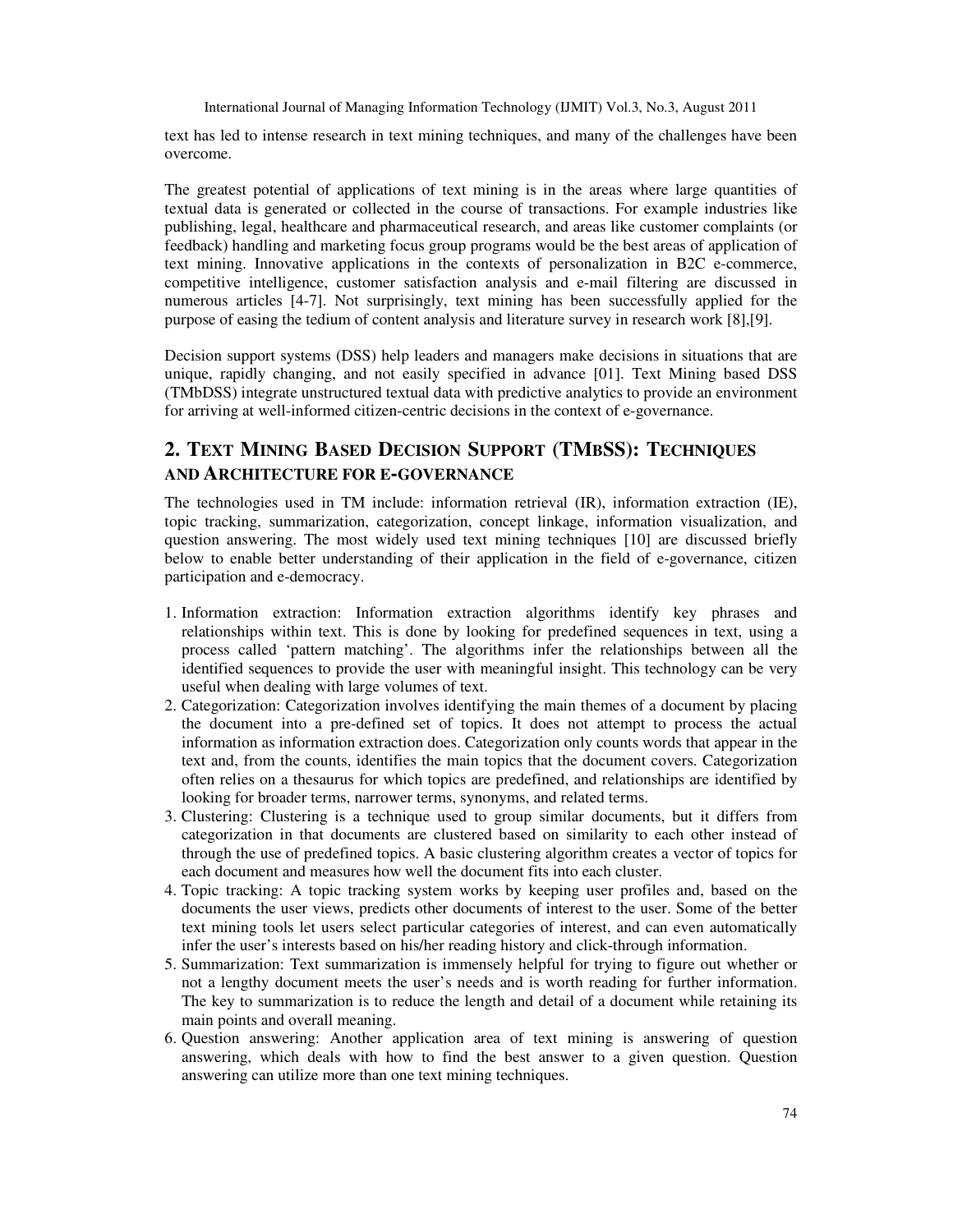7. Association detection: In Association Rules, the focus is on studying the relationships and implications among topics, or descriptive concepts, which are used to characterize a set of related text. The goal is discover important association rules within a corpus such that the presence of a set of topics in an article implies the presence of another topic.

As per Rao et al [11], Text mining techniques, though relatively new, are considered mature enough to be incorporated into almost all commercial data mining software packages. The features of some popular data mining software that have text mining modules are summarized in their paper. They have observed that text mining has made a transition from the domain of research to that of robust industrial strength technology, and can be used in mission critical applications like e-governance.



Figure. 1. Text mining based decision support system for e-government: technical architecture

Apart from the commercial text mining packages, a number of open source software packages are also available. Most of these packages being available free or at low cost could be useful for pilot projects, enabling early adopters to move forward without making heavy financial commitments. The following table (Table-1) lists a few of the open source text mining packages. Figure 1 illustrates the basic technical architecture for Text-Mining based DSS for e-governance. Yue Dai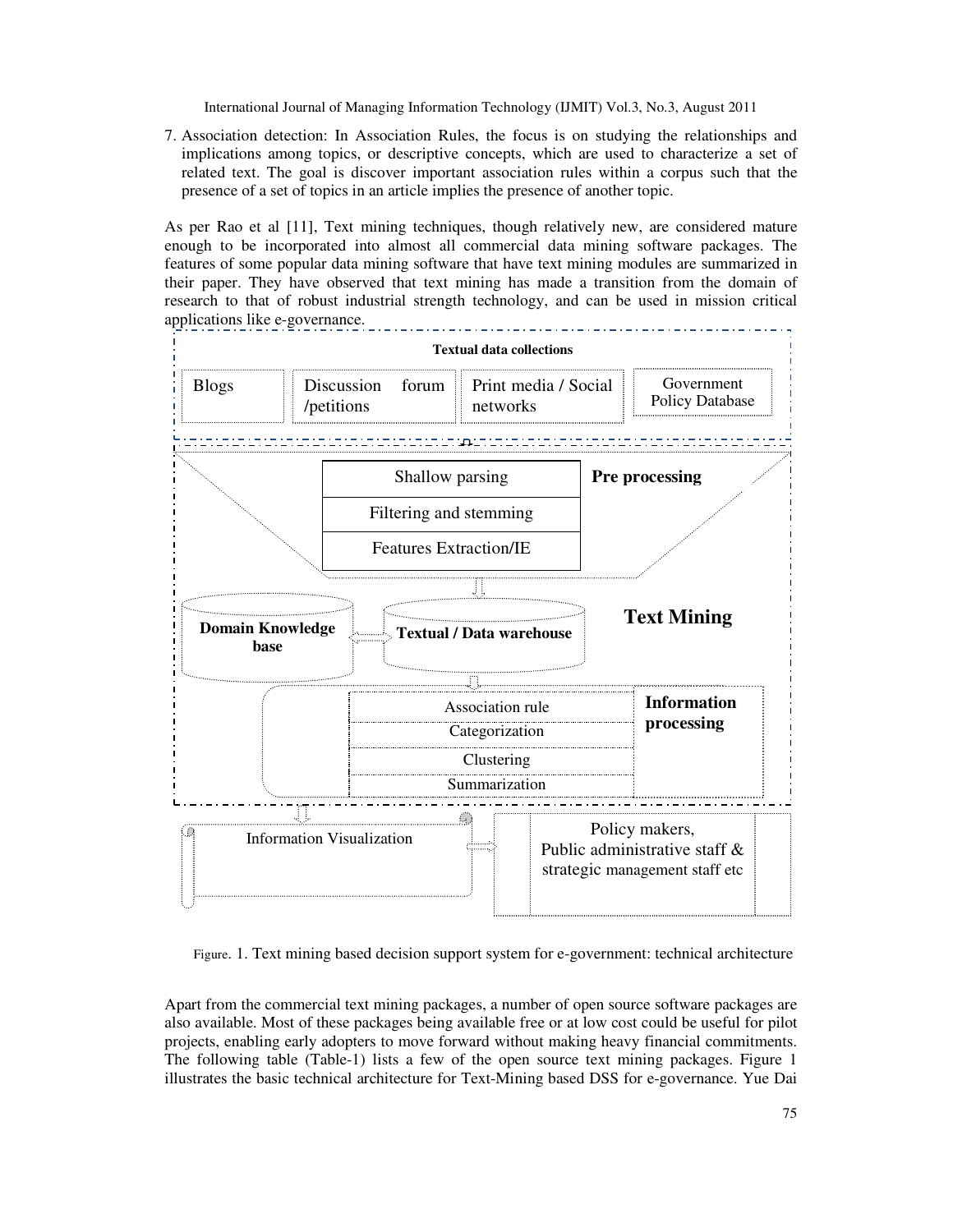et al, have proposed a similar architecture for a system for competitive intelligence in a decision support system model called MinEDec (Mining Environment for Decisions), which is supported by text-mining technologies [12].

| Table 1.            |                                                                           |  |  |
|---------------------|---------------------------------------------------------------------------|--|--|
| Open source         | <b>Description</b>                                                        |  |  |
| Carrot2             | Carrot2 is an Open Source Search Results Clustering Engine. It can        |  |  |
| http://project.carr | automatically organize small collections of documents, e.g. search        |  |  |
| ot2.org             | thematic<br>categories.Carrot2 offers<br>results,<br>into<br>ready-to-use |  |  |
|                     | components for fetching search results from various sources including     |  |  |
|                     | GoogleAPI, Bing API, eTools Meta Search, Lucene, SOLR, Google             |  |  |
|                     | Desktop and more.                                                         |  |  |
| <b>GATE</b>         | Open source software capable of solving almost any text processing        |  |  |
| http://gate.ac.uk   | problem. In active use for all sorts of language processing tasks and     |  |  |
|                     | applications, including: voice of the customer; cancer research; drug     |  |  |
|                     | research; decision support; recruitment; web mining; information          |  |  |
|                     | extraction; semantic annotation. Many educational institutes have         |  |  |
|                     | included GATE in their text Mining courses.                               |  |  |
| <b>Natural</b>      | A suite of libraries and programs for symbolic and statistical natural    |  |  |
| Language            | language processing (NLP) for the Python programming language.            |  |  |
| <b>Toolkit</b>      | NLTK comes with many corpora, toy grammars, trained models, etc.          |  |  |
| (NLTK)              | NLTK is suited to courses in many areas, including natural language       |  |  |
| http://www.nltk.o   | processing, computational linguistics, empirical linguistics, cognitive   |  |  |
| rg                  | science, artificial intelligence, information retrieval, and machine      |  |  |
|                     | learning.                                                                 |  |  |
| <b>RapidMiner</b>   | Formally called as YALE Yet Another Learning Environment), is an          |  |  |
| http://rapid-       | environment for machine learning, data mining, text mining,               |  |  |
| i.com/content/vie   | predictive analytics, and business analytics. The Text mining plugin      |  |  |
| w/181/190           | contains tasks specially designed to assist on the preparation of text    |  |  |
|                     | documents for mining tasks, such as tokenization, stop word removal       |  |  |
|                     | and stemming. RapidMiner plugins are Java libraries that need to be       |  |  |
|                     | added to the lib\plugins subdirectory under the installation location.    |  |  |
| <b>Unstructured</b> | It was originally developed by IBM. It is an open, industrial-strength,   |  |  |
| <b>Information</b>  | and scalable and extensible platform for creating, integrating and        |  |  |
| <b>Management</b>   | deploying unstructured information management solutions from              |  |  |
| Architecture        | combinations of semantic analysis and search components.                  |  |  |
| (UIMA)              | UIMA's goal is to provide a common foundation for industry and            |  |  |
| http://uima.apach   | academia to collaborate and accelerate the world-wide development of      |  |  |
| e.org               | technologies critical for discovering the vital knowledge present in the  |  |  |
|                     | fastest growing sources of information today.                             |  |  |
| tm:Text Mining      | It offers functionality for managing text documents abstracts the         |  |  |
| Package             | process of document manipulation and eases the usage<br>of                |  |  |
| http://cran.r-      | heterogeneous text formats in R. The package has integrated database      |  |  |
| project.org/web/p   | backend support to minimize memory demands. An advanced meta              |  |  |
| ackages/tm/index.   | data management is implemented for collections of text documents to       |  |  |
| html                | alleviate the usage of large and with meta data enriched document         |  |  |
|                     | sets.                                                                     |  |  |

To implement any intelligent system the primary step is the selection of required sources, which in our case are, the government policy database, the citizens' complaints from relevant web portals, the online discussion forums, to allow citizens' to discuss about prestigious government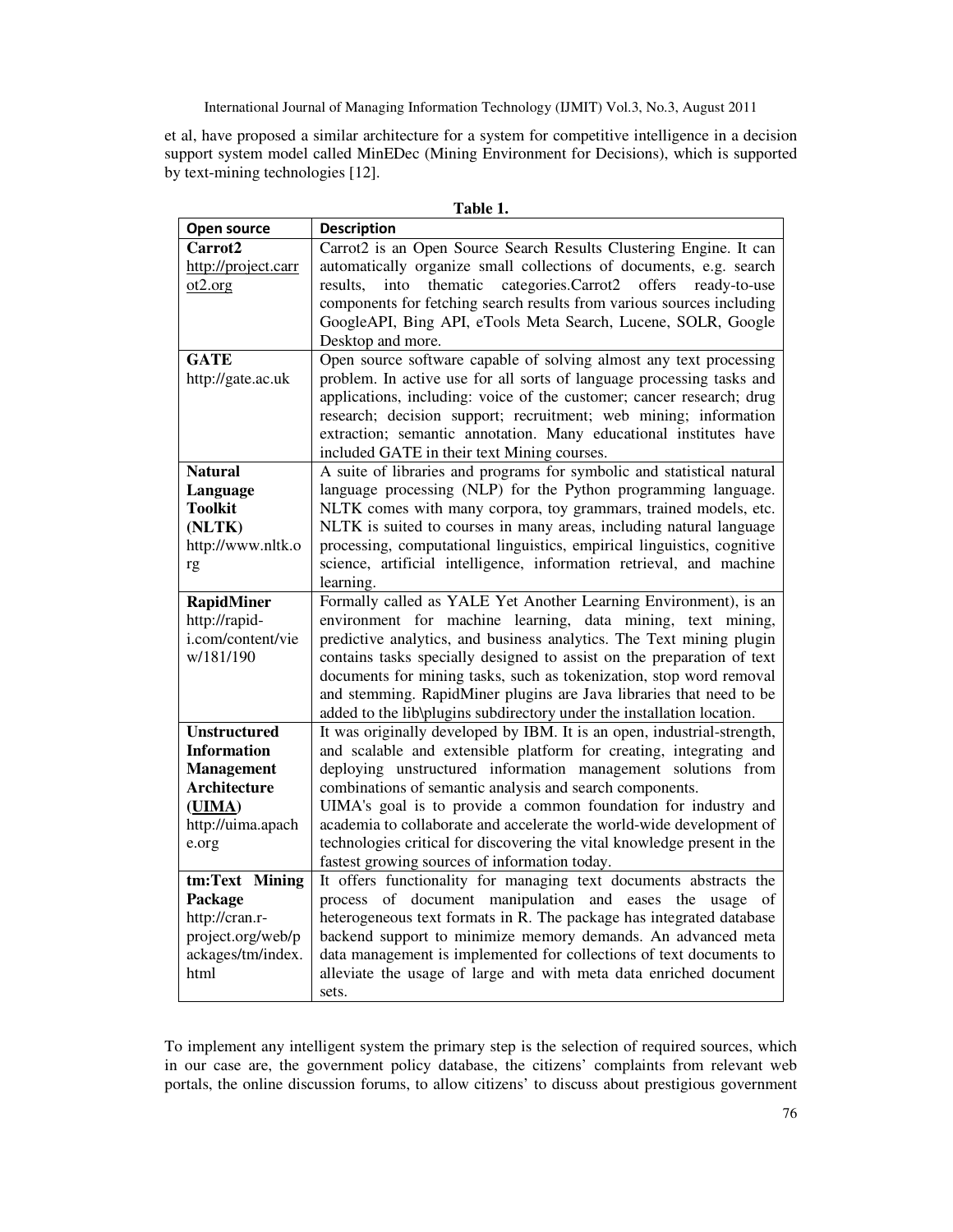projects and last but not the least the social network/media, which have gained immense popularity in modern times as one can extract the political data from social network /media to understand the stakeholders opinions. As we are talking about the unstructured information from multiple sources and in different formats (pdf, doc, docs, xml,jpg,html etc.) we need to use parsing system to transform the documents into the format, which has the capability to handle unstructured/semi-structured data. Next task is the information (keyword/ features) retrieval; it includes tokenization, filtering, stemming, indexing and refinement. However, in some cases traditional keyword extraction techniques may not be able to support, we would then need to implement other techniques to extract features that include generic features, domain-specific features and concepts extraction and then refine the regulation database. After the features and information have been stored in the textual/data warehouse, association rule analysis, clustering, categorizing, and summarization can be used to process them into meaningful information.

### **3.TEXT MINING APPLICATIONS IN E-GOVERNANCE**

The transformation from conventional government services to E-government services heralds a new era in public services. E-government services can replace the government's traditional services with services of better quantity, quality and reach, and increase citizen satisfaction, using Information and Communication Technology (ICT). E-governance aims to make the interactions between government and citizens (G2C), government and business enterprise (G2B) and intergovernment department dealing (G2G) friendly, convenient transparent and less expensive [13]. A growing amount of informative text regarding government decisions, directives, rules and regulations are now distributed on the web using a variety of portals, so that citizens can browse and peruse them. This assumes, however, that the information seekers are capable of untangling the massive volume and complexity of the legally worded documents [14]. Government regulations are voluminous, heavily cross-referenced and often ambiguous. Government information is in unstructured / semi-structured form, the sources are multiple (government regulations comes from national, state and local governments) and the formats are different – creating serious impediment to their searching, understanding and use by common citizens.

In the G2G arena, the government departments are in an even greater need of a system that is able to provide information retrieval, data exchange, metadata homogeneity, and proper information dissemination across the administrative channels of national, regional / state, and local governments [15]. The increasing demand for and complexity of government regulations on various aspects of economic social and political life, calls for advanced knowledge-based framework for information gathering, flow and distribution. For example, if policy makers intend to establish a new act, they need to know the acts related to the same topic that have been established before, and whether the content of the new act conflicts with or has already been included in existing acts [16]. Also, regulations are frequently updated by government departments to reflect environmental changes and changes in policies. Tools that can detect ambiguity, inconsistency and contradiction are needed [16] because the regulations, amended provisions, legal precedence and interpretive guidelines together create a massive volume of semi-structured documents with potentially similar content but possible differences in format, terminology and context. Information infrastructures that can consolidate, compare and contrast different regulatory documents will greatly enhance and aid the understanding of existing regulations and promulgation of new ones.

Government regulations should ideally be retrievable and understandable with ease by legal practitioners, policy makers as well as general public /citizens. Despite many attempts, it is recognized that e-government services are yet to render the desired pro-citizen services and are mostly targeted towards internal efficiency [13]. Kwon et al [22], have proposed a system that helps rule makers understand and respond to the public comments, before finalizing proposed regulations [22]. These public comments are opinion-oriented arguments about the regulations.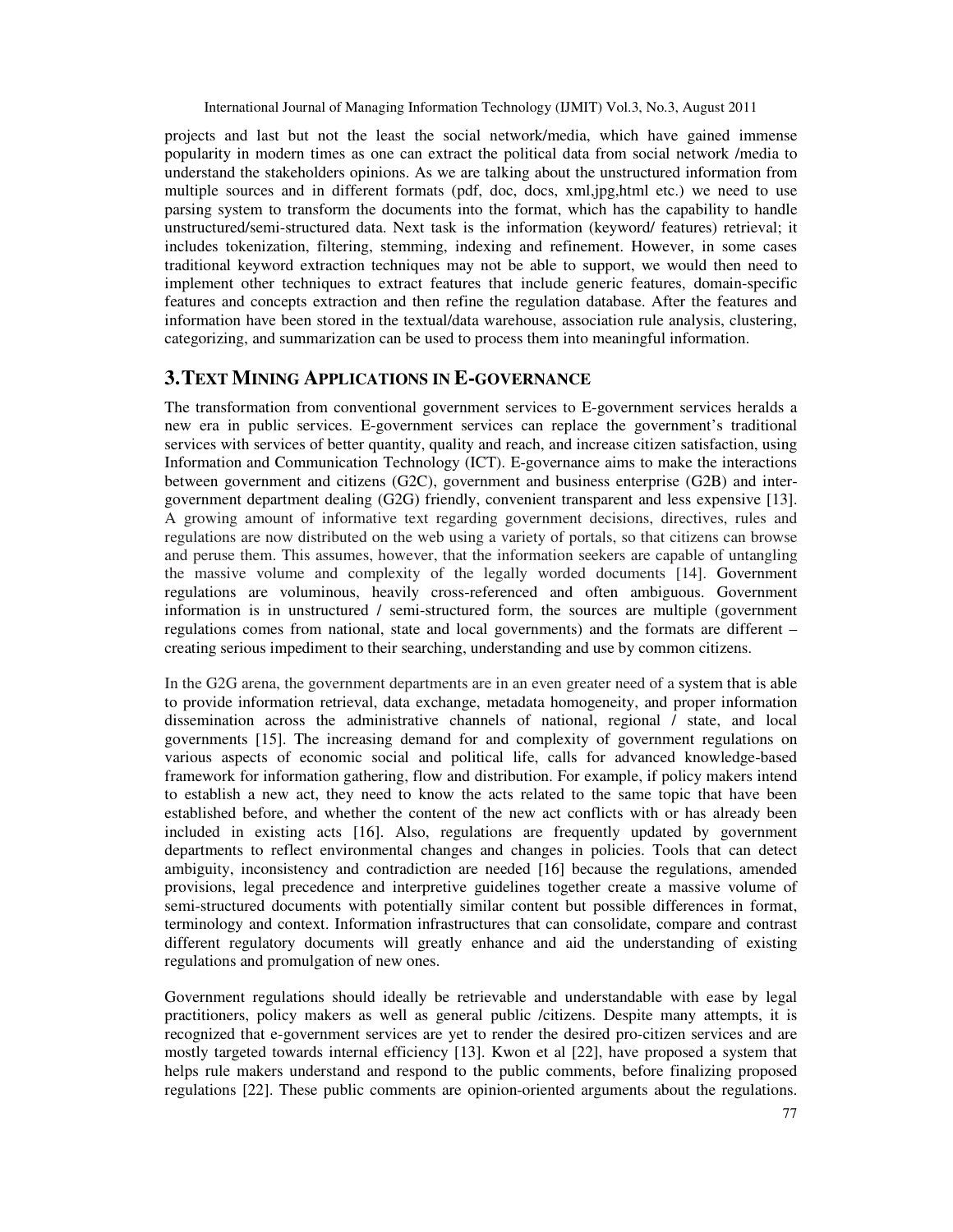The facility of identification and classification of main subject of the claims / opinions provided by the tool helps rule-writers preview and summarize the comments [22]. The proposed solution identifies conclusive sentences showing the author's attitude towards the main topic and classifies them to polar classes [22]. The researchers have applied a supervised machine learning method to identify claims using sophisticated lexical and structural features and to classify them by the attitude to the topic: in support of, opposed to, and proposing a new idea [20].

# **4.INTEGRATING CITIZENS VOICE WITH E-GOVERNANCE THROUGH TMbDSS**

It is widely acknowledged that democracy requires well-informed citizens. Information creates trust and is the mechanism for ensuring that politicians serve the electorate. Democracy if effective when there is smooth flow of information between citizens and government [17]. Egovernance in its present form has furthered this concept to a certain extent. However, the character of e-governance is mainly one-way flow of information – from the government to the citizens, and authentic citizen participation is absent. With the integration of citizens' participation in the entire process of governance with the help of Information and Communication Technology e-governance evolves into E-democracy and Citizen Participation in policy making can secure democracy, as it generates a continuous flow of information between citizens and the government, helping them in the decision-making process and the citizens can assume a more active role in society, exercising their opinion power with ease and agility [18].

In the usual form of democracy, the general election is the most important citizen participation process. It is significant because it formulates the country's transfer of power from one civilian government to another. Since, elections are intermittent, it is important to have a system in place that has the capability to track public opinion on a more or less continuous basis, and encourage involvement and participation from the electorate on matters of public importance [17]. It is quite possible for citizens' to have different opinions on government proposals. Government can use the online discussion forums and encourage citizens' to discuss on public projects. Once the discussions phase is opened and finished its output are needs to be analyzed so that the underlying trends and preferences of citizens can be incorporated into the decision-making process of the pertinent administrative department [19]. Capturing citizens' opinions through electronic participation / discussion media can be more reliable than traditional methods based on opinions polls and help avoid false opinion declaration. This also drastically changes the methods of surveying citizens' opinion trends as well as the accuracy of the evaluation of their opinions. It reduces the cost, increases reach, and provides almost real time information. Potentially, arguments that led to significant opinion shifts can be detected. However, the volume and the complexity of analyzing unstructured data make this far from straight forward. Text mining can process unstructured data leading to greater understanding of the text in the context of others on the same topic. This is especially important when dealing with expressed public opinion, where the arguments for and against particular positions are important to identify and gauge, but is immensely difficult to extract due their storage in natural language format [20].

Cardeñosa [19] proposes a system, which has the capability to process the messages posted by citizens' on e-message boards, e-mails and open debate threads etc. It collects the messages from online forums, classifies them, identifies the supporting expressions, and extracts the common features and regularities. The system uses association rule mining technique to identify the trend between the citizens' opinions. These rules form the intelligent core of the system. The future refinements and extensions of the system are in the direction of building a more accurate voting pattern prediction system. Fatudimu [21] has developed a system to process the unstructured data from newspaper articles to understand the stakeholders' opinions on elections. The system proposed applies text-mining techniques on the information collected through newspapers and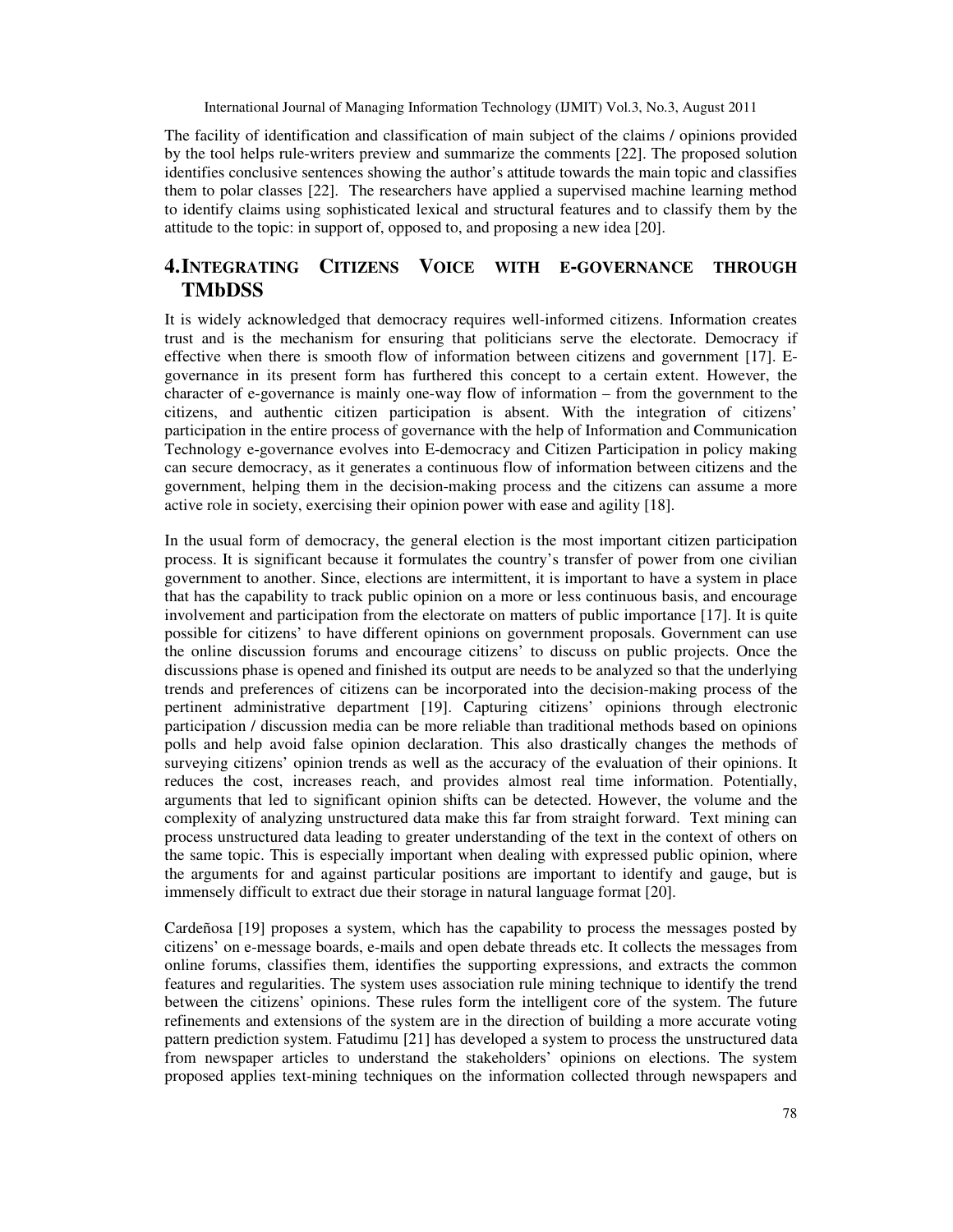applies natural language processing (NLP) and association rule mining to extract knowledge and understand the citizens' voice on election issues.

Luehrs et al, have discussed about Online Delphi Survey module and how it can be used to conduct online surveys and enhance citizens' participation in public issues. And he also discussed about how citizens' discussions on public issues can be analyzed qualitatively and categorize by using text-mining algorithms based on standard Bayesian inference methods. The proposed solution can be used to extract the 'concepts' or main ideas out of a free text and to search for 'similar texts' based on comparison of these concepts [23].

Scott et al, opine that Social networking sites can be viewed as a new type of online public sphere. They have discussed a system that they have implemented to examine the linkage patterns of citizens' who posted links on Facebook "walls" of Barack Obama, Hillary Clinton, and John McCain over two years prior to the 2008 U.S. elections [24]. Web logging (blogging) and its social impact have recently attracted considerable public and scientific interest. Tae Yano et al have collected blog posts and comments from 40 blog sites focusing on American politics during the period November 2007 to October 2008, contemporaneous with the presidential elections. They have concluded that predicting political discourse behaviour is challenging, in part because of considerable variation in user behaviour across different blog sites. Their results show that using topic modelling; one can begin to make reasonable predictions as well as qualitative discoveries from the language used in blogs [25].

Muhlberger et. al, have implemented an Interactive Question Answering (QA), Dialogue Analysis, and Summarization into a viable learning and discussion facilitation agent called the Discussion Facilitation Agent (DiFA), which will try to keep users(citizens) informed, on the fly, about changes and developments in the deliberation content, and summarize key arguments at the conclusion. [26]. A few other similar systems have been developed by other researchers like Pérez, et. al [27] and Maciel and Garcia [28].These systems though somewhat futuristic and still in the process of being researched, demonstrate that the concept of participation of citizens' in democratic processes through electronic media is an achievable one. It is also evident from the way these systems work, that text mining capability is the cornerstone of the move towards edemocracy systems.

Figure-2 depicts a 'Participation System' for gathering, analysis and addressing citizens' concerns regarding existing / proposed government policies / laws. In the figure, the central repository of documents (mostly in unstructured form) has been labelled 'Proposed Govt policies/Govt policies. The citizens are encouraged to record their reactions through the 'public forums / feedback'. Government can also collect data corpus from Social networks. Print/Digital Media contains data in the form of 'Public dialogue and stakeholders opinions. Each of these three corpuses contains huge amount of unstructured/semi structured Data. Knowledge/ insights extracted from these databases can be used in forming new regulation/policies, understanding citizens' opinions and answering their concerns. The main users of the system are Public Administrative officers (PA Officers), Moderators and Decision makers. It helps in the formulation of new policies, budget analysis, understanding the stakeholders' opinion on national level projects and regulations with the help of text mining tools. Government agencies can better understand social behaviour and demands, through analyzing citizens' behaviour patterns, information extracted from this can be used to provide citizen centric solution and maintain a closer relationship between government and citizens and enhance the citizens' satisfaction on govt services.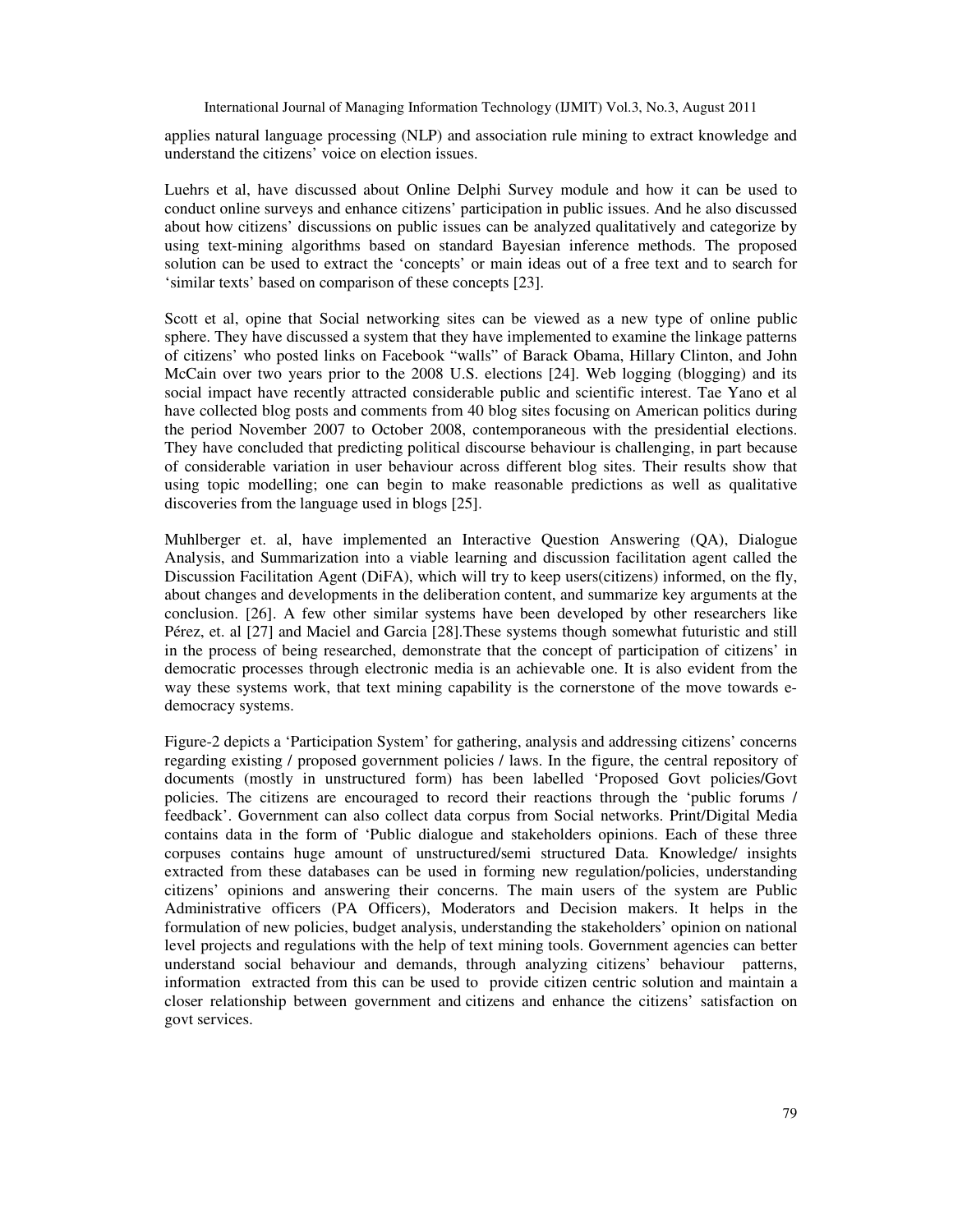

International Journal of Managing Information Technology (IJMIT) Vol.3, No.3, August 2011

Figure. 2. Citizens' and Stakeholders' participation system



# **5.E-governance & E-democracy Projects in India**

India is a land of diversity. This diversity spans across culture, language, geography and the economic condition of the people. There are significant numbers of people who are below the minimal socio-economic benchmarks. This section of the Indian society is not only deprived of basic necessities but also lack skills and elementary education. Their social development is far worse i.e. health, education, sanitation and availability of drinking water. The quality of life of these people is far below satisfactory levels thereby making the task of improving their standard of living and sustain the same is daunting. Government of India recognizes that e-governance, in the context of developing countries, provides an excellent opportunity for improving the quality of life of these sections of society and moreover it could actually provide them more equitable access to economic opportunities. India's experience in e-governance initiatives has demonstrated significant success in improving accessibility, cutting down costs, reducing corruption and increased access to un-served groups ([31],[45]). The study points out that the development of infrastructure is very important in countries such as India, which have a high proportion of global population and could benefit from E-Government if literacy can be improved [46].

E-governance is reforming the way government manages and shares information with external and internal clients. Specifically, it harnesses information and communications technologies (such as Wide Area Networks, the Internet, and mobile computing) to transform relations with citizens, businesses and amongst various arms of government. Kanungo has discussed the need of Citizen Centric e-Governance in India and discussed about the need to create a culture of maintaining, processing and retrieving the information through an electronic system and use that information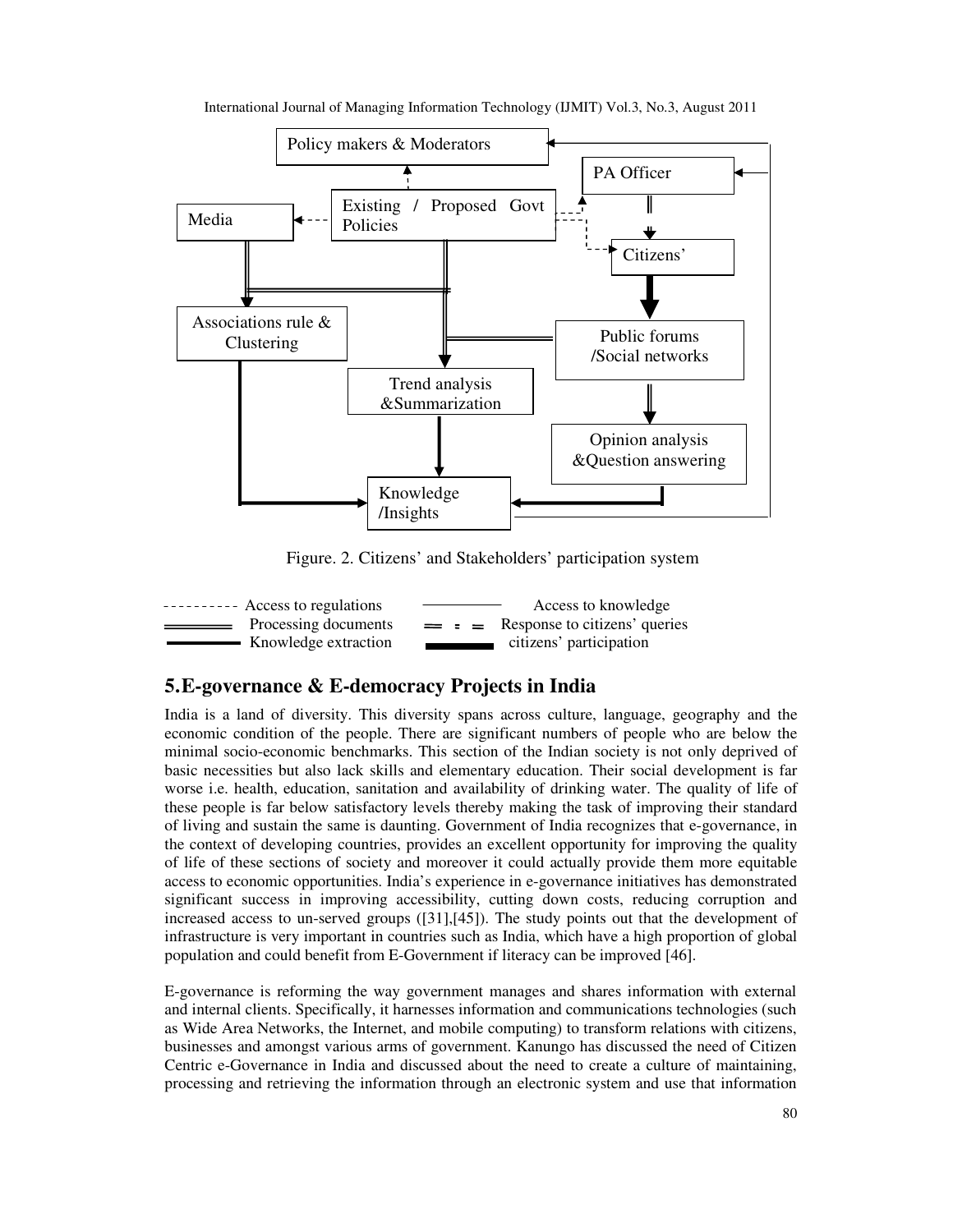for decision making [30]. The Government of India, in various forums, has indicated its commitment to provide efficient and transparent government to all strata of society. E-Governance is now mainly seen as a key element of the country's governance and administrative reform agenda. The Government of India aspires to provide [44]:

- Governance that is easily understood by and accountable to the citizens, open to democratic involvement and scrutiny (an open and transparent government)
- Citizen-centric governance that will cover all of its services and respect everyone as individuals by providing personalized services.
- An effective government that delivers maximum value for taxpayers' money (quick and efficient services).

However, E-governance is more than just streamlining processes and improving services. It's about transforming governments and renovating the way citizens participate in democracy. Misra, has discussed about the need of Citizen-centric & Criteria-based systems and Involving People in Developing Agenda for Good Governance by receiving citizens' voice. The lack of citizen-centricity in e-government acts as a 'brake' in the faster growth of internet penetration in India [29].

## **6.ROAD MAP FOR TEXT MINING BASED DSS IN INDIA**

E-Government can advance the agenda on Governance and fiscal reform, transparency, anticorruption, empowerment and poverty reduction .E-Governance in India has steadily evolved from computerization of Government Departments to initiatives that encapsulate the finer points of Governance, such as citizen centricity, service orientation and transparency. Paramjeet Walia (2009) has discussed about the initiative applications of Information and Communication Technologies (ICTs) in support of e-government initiatives in India [31], National portal of India is initiated as a Mission Mode Project under the National e-governance Plan (NeGP) [32] and other planning initiatives undertaken by the Government of India (GOI) have discussed about the importance of feedback pertaining to utility of the projects, which are part of NeGP (Figure 3 ) and need of a systems to assess the usefulness and impact of e-governance initiatives in India. The plan envisages creation of right environments to implement Government to Government (G2G), Government to Business (G2B), Government to Employee (G2E), and Government to Citizen. Among national portals in the Southern Asia region, India has the highest ranking portal with the highest online services score. It has the most e-services and tools for citizen engagement in the region but not included one among the top 20 countries in e-participation (United Nations E-Government Survey 2010) [33], there is not much literature available on this. Indian government should take the initiative to encourage citizens to send their feedback, complaints, and suggestions through e-portal and discuss various issues on government services in virtual discussion forums.

Gupta, has discussed about the problems with existing systems and implemented an Indian Police Information System and that can be used to extract useful information from the vast crime database maintained by National Crime Record Bureau (NCRB) and find crime hot spots using crime data mining techniques such as clustering etc. [37]. Choudhury, has noted many egovernment projects which are running in India (Rural and urban level projects, National level, state level, district level projects and so on) all these projects are taking about G2C and few of them are G2G [38] and we can find very few efforts towards C2G (e-democracy).Monga has discussed about the need of making policy based on computerization to overcome environmental changes and need of series of efforts to achieve this. Need of establishing complete connectivity between various ministries and departments so that transfer of files and papers could be done through Internet thereby choosing efficacious speed as an alternative to manual labour [39]. IIMs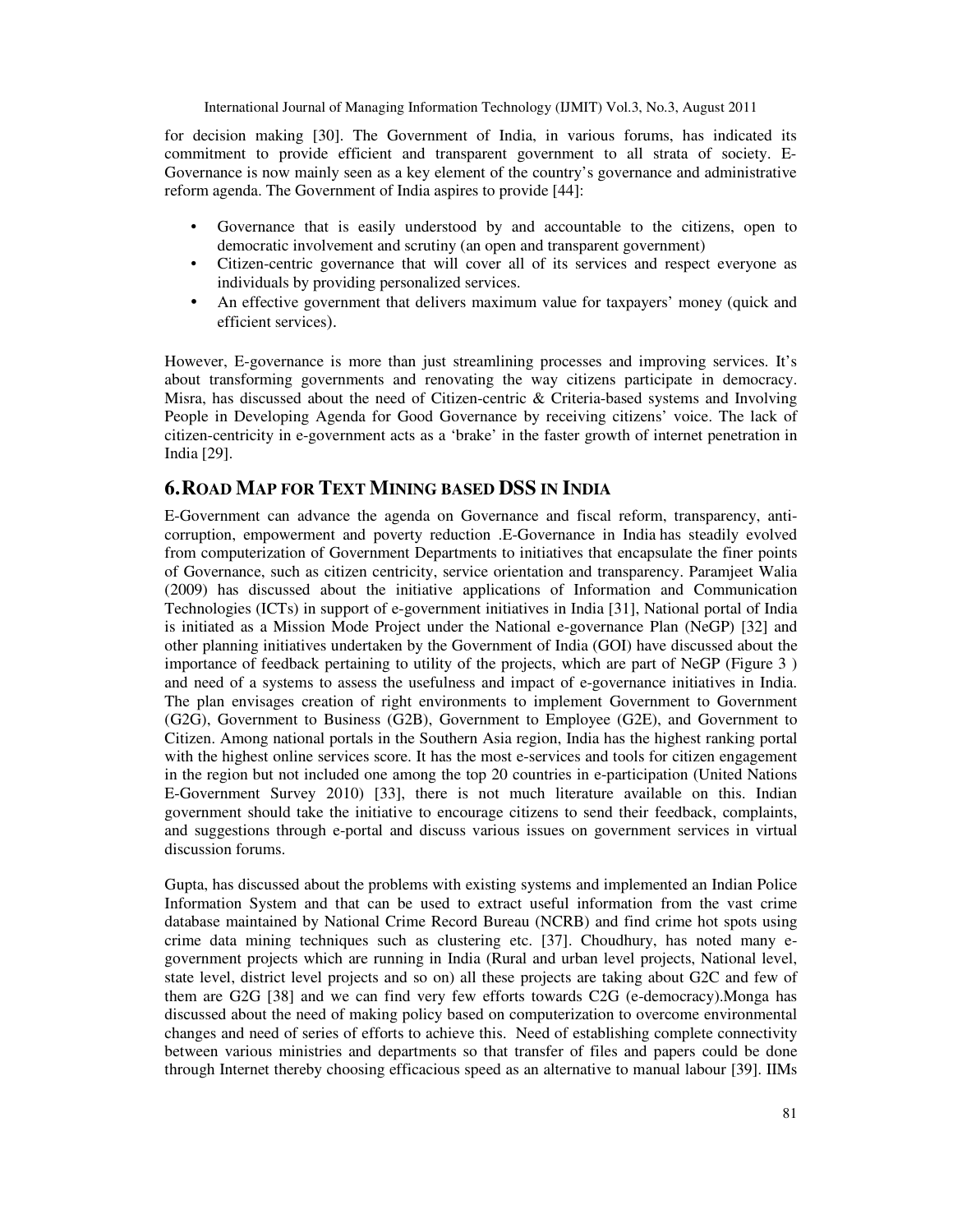are working on Impact assessment of e-government projects, how e-government helps public sector to improve its performance, Critical success factors for individual projects etc.

Lata et al (2006), have discussed the major challenges and bottlenecks for successful Egovernance Implementation in India. It has been shown that lack of local language interface is a major detrimental effect for wider proliferation of E-Governance applications in India. For successful deployment of E-Governance applications in multilingual domain, various standardization aspects related to input mechanisms, storage and retrieval, and output and display mechanism need to be addressed in a national perspective. It is also necessary that open-standards to be in place and adopted for seamless access and interchange information and Moreover, various research aspects for futuristic tools such as Cross-Lingual Information Retrieval between Indian Languages and W3C compliant Indian Language Web-Browsers need to be initiated in an urgent basis [54].

#### **6.1. Multilingual Text Mining (MLTM)**

Ralf Steinberger , has discussed about the need for highly multilingual text mining applications (10, 20 or more languages), but the available systems cover only few number of languages and also noted that machine learning solutions are particularly promising to achieve high multilingualism. Multilingual text processing is useful because the information content found in different languages is complementary, both regarding facts and opinions [47]. Hsin-Chang Yang *et al* (2010) have proposed a text mining method to extract associations between multilingual texts and use them in multilingual information retrieval. Documents written in different languages were first clustered and organized into hierarchies using the growing hierarchical self-organizing map model. They have also noted that in the domain of multilingual text mining, little attention has to be paid for building multilingual document hierarchies and deriving associations from such hierarchies [48]. Rowena Chau et al (2004), have discussed about the multilingual text mining approach to cross-lingual text retrieval (CLTR), and their multilingual text mining approach for automatically discovering the multilingual linguistic knowledge contributes to cross-lingual text retrieval by providing a more affordable alternative to the costly manually constructed linguistic resources. By exploiting a parallel corpus covering multiple languages, the automatic construction of language-independent concept space capturing all conceptual relationships among multilingual terms is accomplished [49].

#### **6.1.1.Multilingual and Cross Lingual Projects in India**

India is a multi-lingual with 22 official languages (Table 2) and multi-script (Fig. 4) country. The Indian languages belong to four language families namely Indo-European, Dravidian, Austro-Asiatic (Austric) and Sino-Tibetan. Majority of India's population are using Indo-European and Dravidian languages. The former are spoken mainly in northern and central regions and the latter in southern India. Some ethnic groups in Assam and other parts of eastern India speak Austric languages. People in the northern Himalayan region and near the Burmese border speak Sino-Tibetan languages. As the amount of textual data on the Internet increases, there are also an increasing number of people who want to retrieve information in their native language. Many citizens also have multilingual capabilities that allow them to understand more than one language [34]. This is one of the main reasons behind developing cross-language information retrieval systems. It is therefore essential that tools for information processing in local languages are developed in India. Development of technologies in multilingual computing areas involves intensive indigenous R&D efforts due to variety of Indian languages. The focused areas of the Technology Development for Indian Languages Programme in India may be divided into following domains [43]: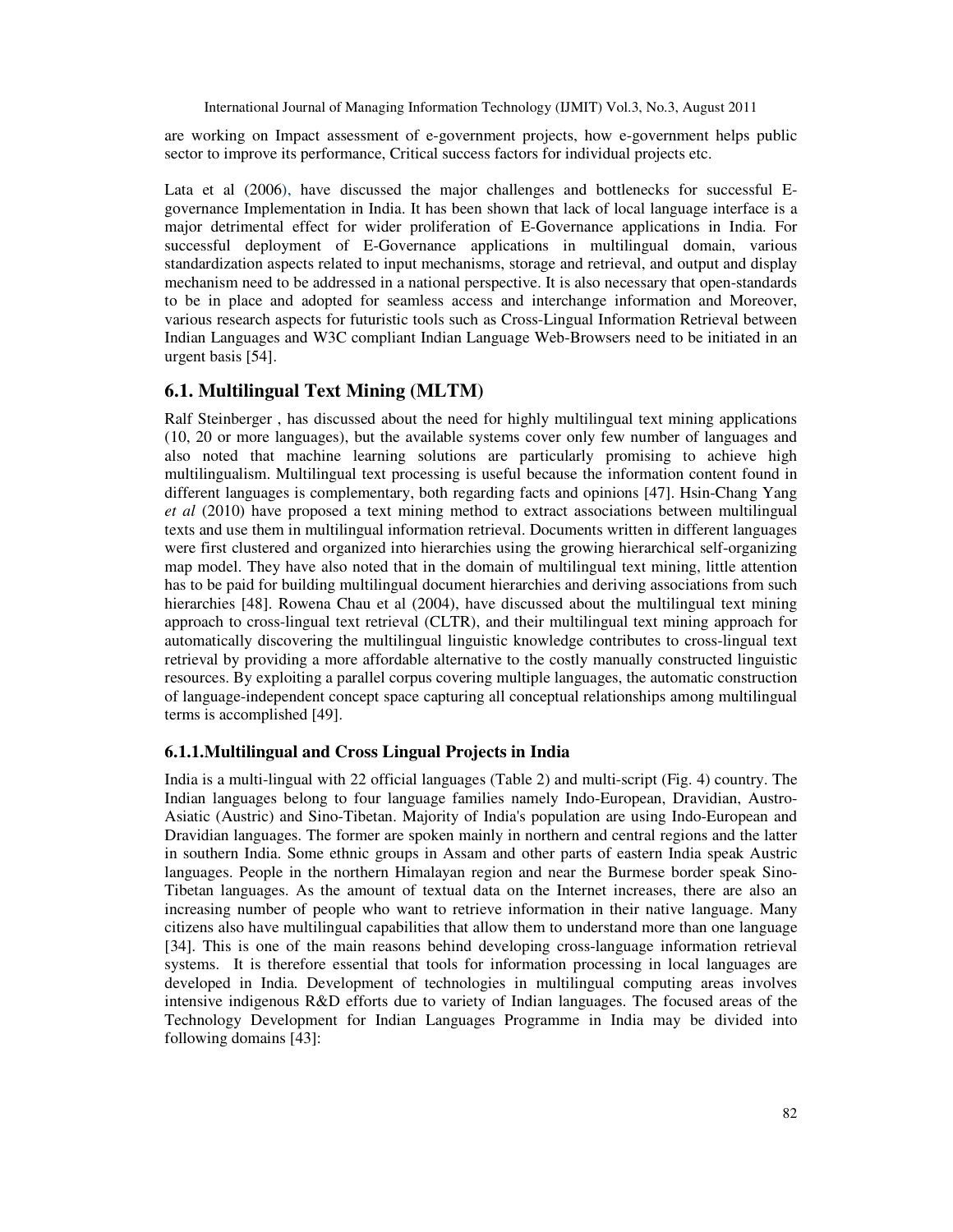- -- Translation Systems Cross Lingual Information Access and Retrieval
- 

-- Linguistic Resources -- Human Machine Interface systems

-- Language processing and Web tools

| -- Localization and content creation |  |  |
|--------------------------------------|--|--|

| Bengali         | যে ল বে শ                                                                             | Marathi         | य र ल व श      |
|-----------------|---------------------------------------------------------------------------------------|-----------------|----------------|
| <b>Assamese</b> | যৰলৱশ                                                                                 | Oriya           | ସ ର ଲ ୱ ଶ      |
| Gujarati        | $C \left[ \begin{array}{cc} \infty & \infty \end{array} \right]$<br>ય ર<br>$\epsilon$ | Punjabi         | <u>ਯਰਲਵਜ</u>   |
| Hindi           | य र ल व श                                                                             | <b>Sanskrit</b> | यरलविश         |
| Kannada         | ಯ ರ ಲ ವ ಶ                                                                             | <b>Tamil</b>    | 山丁<br>69<br>லல |
| Malayalam       | ю                                                                                     | Telugu          | <u>య రలవశ</u>  |

Figure . 4. Some major Indian Language scripts [34]

The CLIA (Cross Lingual Information Access) Project is a mission mode project funded by Government of India; it is an extension of the Cross-Language Information Retrieval paradigm (CLIR) ([34-36]). Cross-Language Information Access exploits the advantage of multilingual capability of users and expands search bandwidth by providing the content which is available in other language also. By using CLIR users can give queries in their native language and retrieve documents, whether in the same language as the query is, are relevant documents are found in any other language. The main components in our cross lingual information retrieval system are i) Language Analyzer, ii) Named Entity recognizer, iii) Query Translation engine, iv) Query Expansion and v) Ranking. Cross-Language Information Access (CLIA) is an extension of the Cross-Language Information Retrieval paradigm. Users who are unfamiliar with the language of documents retrieved are often unable to obtain relevant information from these documents. The objective of CLIA is to introduce additional post retrieval processing to enable users make sense of these retrieved documents.

# **6.1.2 Machine Translation and CLIA Achievements during 2010-11**

Machine Translation (MT)( English to Indian Language): In the Phase-1 of the project English-Indian Languages Machine Translation Systems (EILMT) (Figure.5) for 8 Language Pairs: English to Hindi, Marathi, Bengali, Oriya, Tamil, Urdu, Punjabi and Malayalam in the tourism domain with varying efficiency have been completed. . The project is funded by Department of Information Technology, MCIT, and Government of India. The project started from September 2006. Consortium Members of EILMT system are listed in Table 3[51].

| <b>C-DAC MUMBAI</b>           | <b>IISC BANGALORE</b>             |  |  |
|-------------------------------|-----------------------------------|--|--|
| <b>IIT HYDERABAD</b>          | <b>C-DAC PUNE</b>                 |  |  |
| <b>IIT MUMBAI</b>             | JADAVPUR UNIVERSITY, KOLKATA      |  |  |
| <b>IIIT ALLAHABAD</b>         | UTKAL UNIVERSITY , BANGALORE      |  |  |
| AMRITA UNIVERSITY, COIMBATORE | BANASTHALI VIDYAPEETH, BANASTHALI |  |  |
| Table 3                       |                                   |  |  |

Indian Language to Indian Language: Machine Translation Systems for 9 Bidirectional Language Pairs: Telugu-Hindi, Hindi-Tamil, Urdu-Hindi, Kannada-Hindi, Punjabi-Hindi, Marathi-Hindi, Bengali-Hindi, Tamil-Telugu, Malayalam-Tamil with varying efficiency have been developed. The Phase II of these projects is being initiated to improve the technology and to extend the technology to more language pairs and domains [51].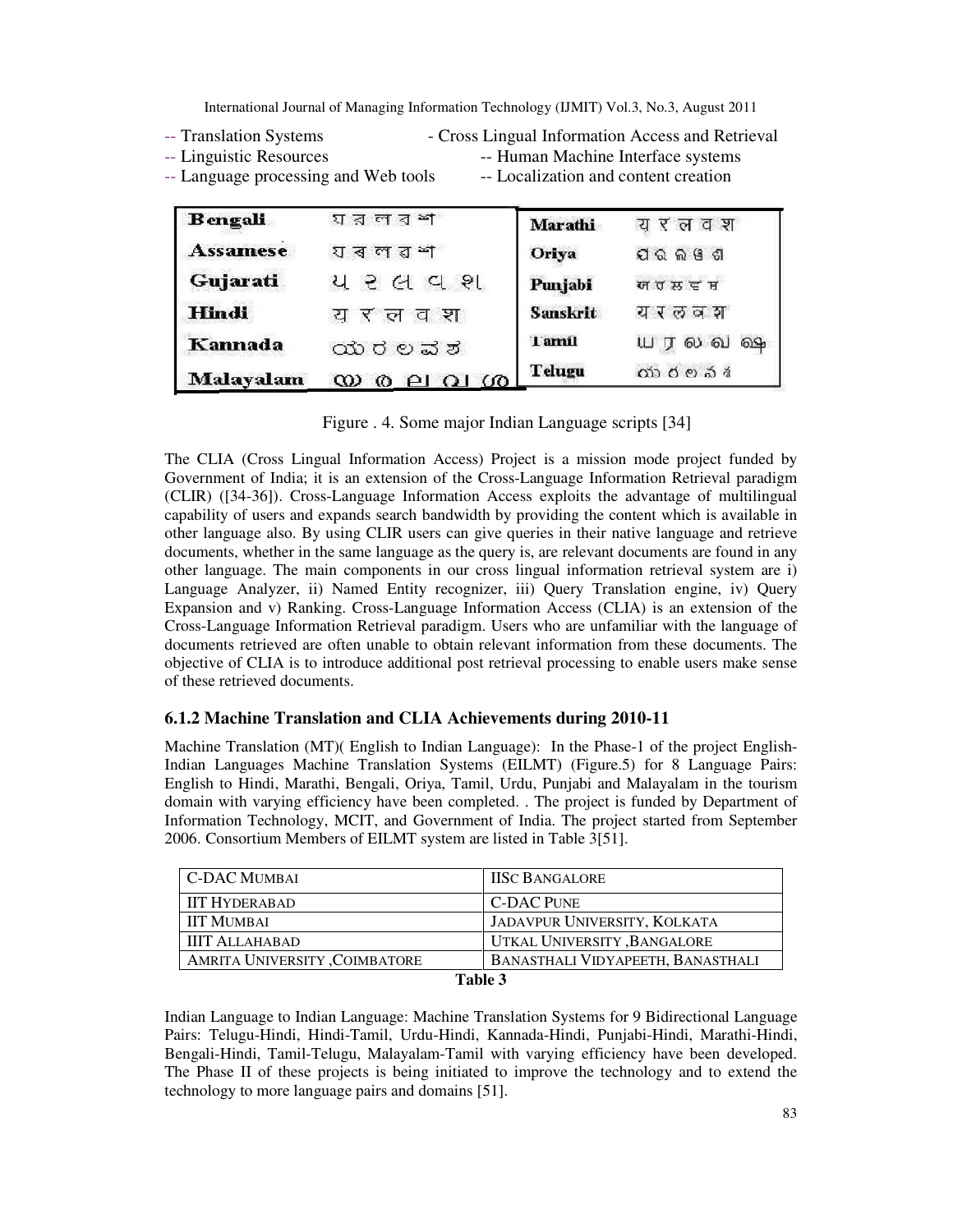Cross-Lingual Information Access system (CLIA): In Phase-I CLIA a system for 6 Languages: Hindi, Bengali, Tamil, Marathi, Telugu and Punjabi, have been developed for the tourism domain. Under Phase II other domain will be explored [51]. Figure 6 helps us to understand the information access from English to other Indian languages.



Figure 6. Cross Lingual information access integrated with Machine Translation

## **6.1.3 Example of Tamil-English CLIR system**

The Forum for Information Retrieval Evaluation (FIRE) is an initiative in this direction [55].

The main objectives of FIRE are

- i. To encourage research in Indian language Information Access technologies by providing reusable large-scale test collections for Indian language information retrieval (ILIR) experiments
- ii. To provide a common evaluation infrastructure for comparing the performance of different IR system
- iii. To investigate evaluation methods for Information Access techniques and methods for constructing a reusable large-scale data set for ILIR experiment

R.K Rao et al, have worked on Tamil-English cross lingual information retrieval system used in the FIRE ad-hoc evaluation task. Their approach is based on bilingual dictionaries and ontology. The use of ontology for query expansion gives a significant increase in the recall without disturbing the precision. They have found that the system performs well for queries for which the word knowledge has been imparted [55].

Gyan Nidhi: Multi-Lingual Aligned Parallel Corpus consists of text in English and 12 Indian languages. It aims to digitize 1 million pages altogether containing at least 50,000 pages in each Indian language and English. Vishleshika is a tool for Statistical Text Analysis for Hindi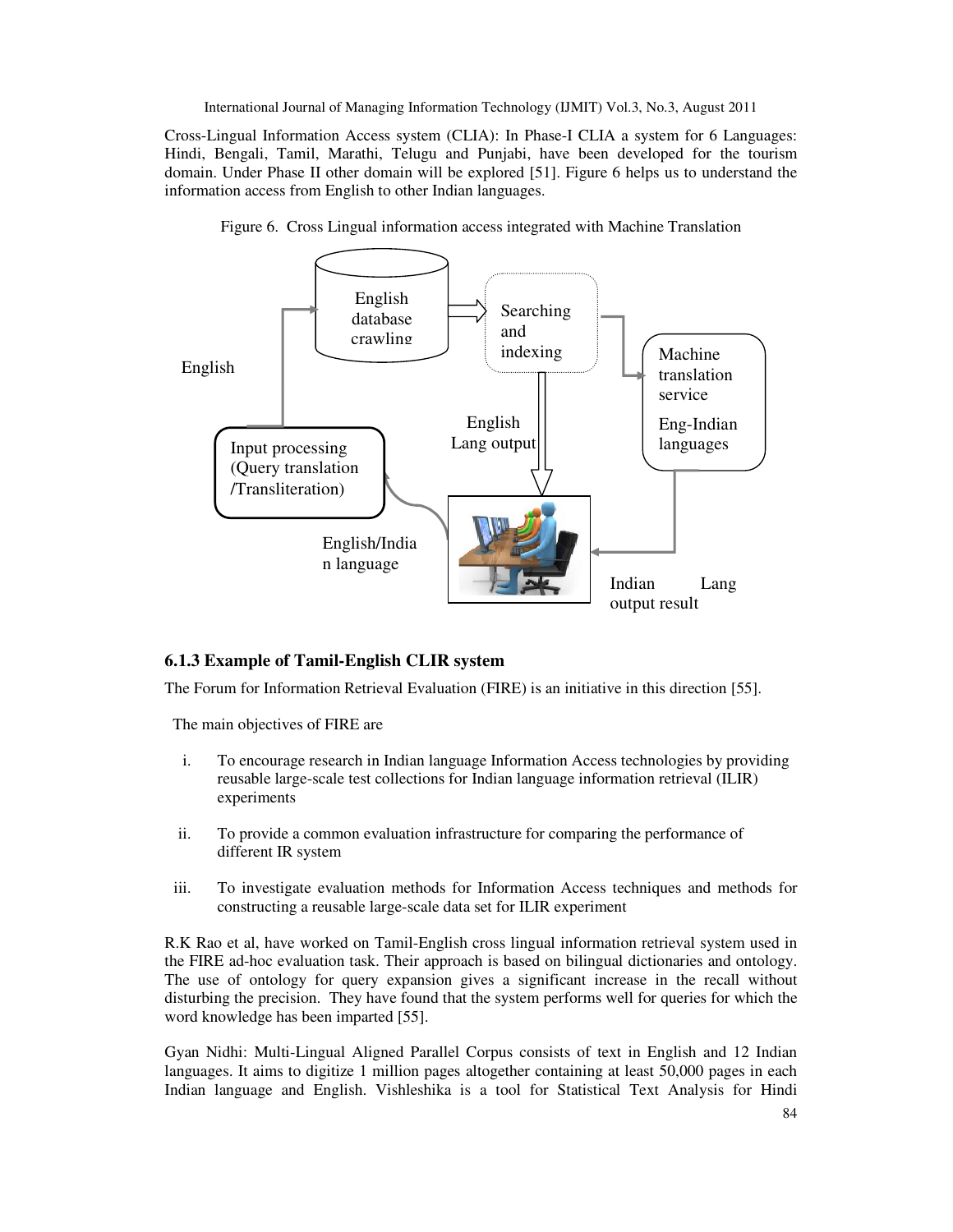extendible to other Indian Language texts, it examines input text and generates various statistics, e.g.: Sentence statistics, Word statistics and Character statistics [41]. Karunesh Arora et al (2004), have discussed the process for automatic extraction of phonetically rich sentences from a large text corpus for Indian languages. The importance of such a system and an algorithm to generate a set of phonetically rich sentences from a large text corpus is described along with the results for Hindi language [42]. C-DAC and other R&D organizations' are working on various projects related to Multilingual Information retrieval, Data Mining, statistics, machine learning and natural language processing projects.

**Table 4.** Institues which are working e-govt projects assesment,NLP,and CLIR

| <b>Institute</b>      | <b>Institute</b>         | <b>Institute</b>         |
|-----------------------|--------------------------|--------------------------|
| <b>IIT Madras</b>     | AU-CEG Chennai           | <b>ISI Kolkata [ISI]</b> |
| <b>IIIT Hyderabad</b> | AU-KBC Chennai           | Jadavpur University [JU] |
| <b>IIT Bombay</b>     | <b>CDAC Noida [CDACN</b> | Utkal University [UU]    |
| <b>IIT Kharagpur</b>  | CDAC Pune [CDACP]        | CDAC Mumbai              |
| <b>CDAC</b> Bangalore | <b>IIM Ahmadabad</b>     | MIT and IIIT-Bangalore   |

#### **6.1.4 Text Mining based DSS for Tourism of Orissa**

Suhag sundar et al, have implemented a tourist decision support system that mines data regarding tourist places in Orissa from Oriya text files, translates and pre-processes data and classifies the tourist places into three classes. The result obtained is then used to help international tourists in selecting places to visit based on their preference including locations on which very little data is available on the Internet [50].

### **6.2 Steps for TMbDSS in India**

From the available literature, currently running e-government and e-democracy projects in R&D Institutes of Indian government and annual report of 2009-2010 from Department of Information Technology India [43], we can conclude that efforts devoted towards Text mining based citizencentric solutions was limited. Text mining based DSS implementation needs a centralized initiative but decentralized implementation framework. By examining currently running ICT projects in India and technologies used in those projects such as CLIR, Text analysis, NLP, Machine Learning, Data Mining, and Text mining in tourism and Multi-lingual Information retrieval, one can conclude that India has enough technical experts and domain expertise to start a Text mining initiative. The way forward would be:

- ─ Do a detailed study to find the ways and create a strategic plan
- ─ Bring people from Institutes like IITs, ISI, IIMs ,IIITs,C-DAC etc and form an association
	- o IITs, IIITs and ISI,AU,JU,UU etc ,can work on core part of the project
	- $\circ$  C-DAC, MIT and IIIT Bangalore and IIMs can work as a bridge between R&Ds, Govt and Industry

─ Start with an implementation of a pilot project at national level and replicate it to the states All the national government documents are either in English or Hindi, So India could start a Bilingual (Hindi and English) TMbDSS project by using the following sample architecture (Figure 6) and then extend the same to the other Indian languages as Multi-lingual Text Mining based Decision support system (MLTMbDSS), in the future.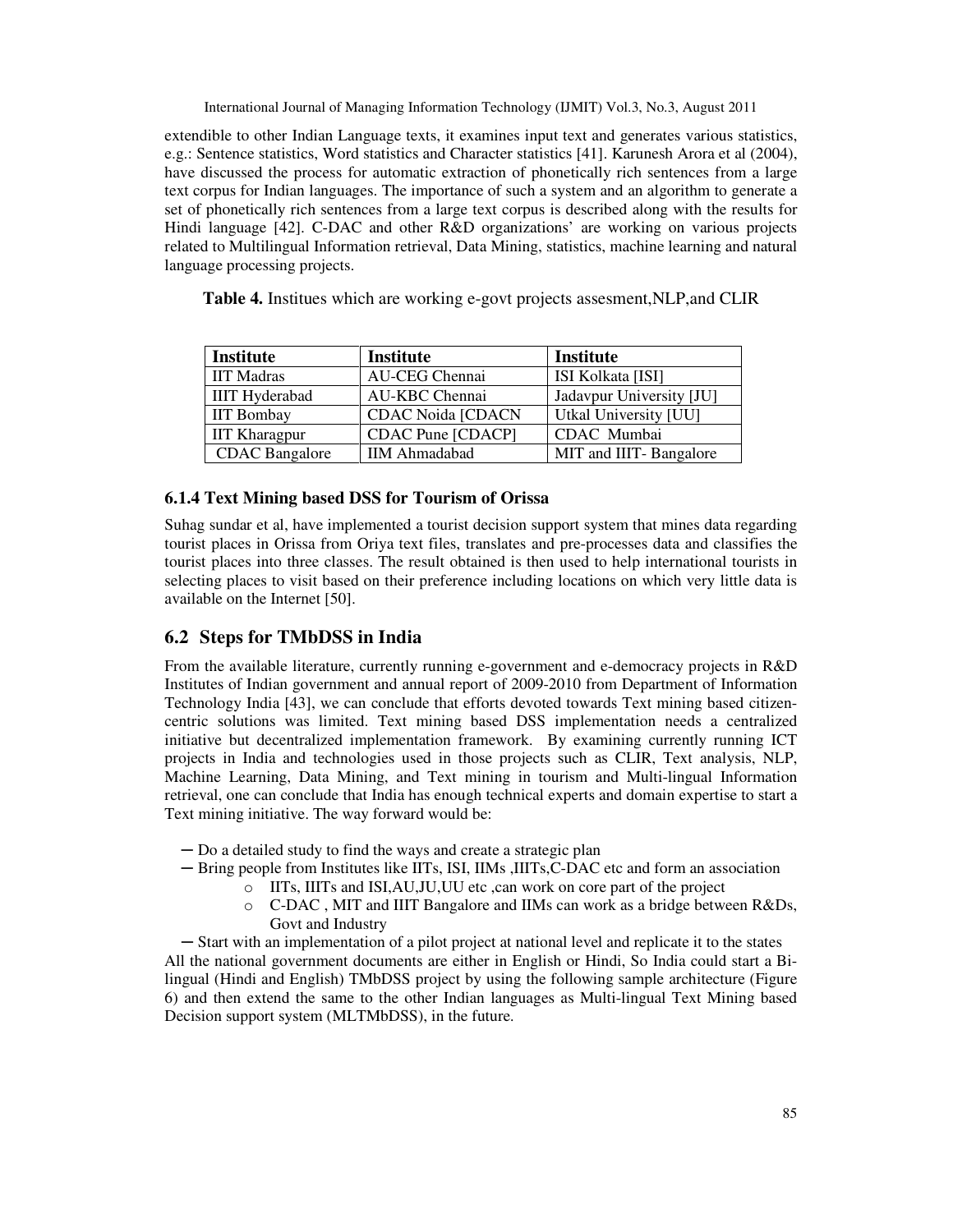

Figure 7. Technical Architecture of Bi-Lingual Text Mining Project for India

English Corpus pre-processing step involves word segmentation; stopword elimination, stemming, and keyword selection, and extracting representative keywords from a document. After these processing steps a set of keywords will be obtained that would be representative of each document. All keywords of all documents will then be collected to build a vocabulary for English keywords. Similarly Hindi documents can be processed to build a vocabulary for Hindi keywords (these documents may require different type of pre-processing steps). Each document can be encoded into a vector. Text mining techniques can then be applied to the document vector model, in the usual manner.

## **7.CONCLUSION**

In this paper we have discussed need of text mining based DSS for government agencies, various text mining applications developed in e-government, architecture for system development process and proposed an integrated framework that can be used by government organizations' to develop text mining based DSS. We have also studied e-government objectives and the need for citizencentric systems for India and provided a road map for an Indian TMbDSS project. India can start with bilingual text mining project at national level and extend the same as multi lingual text mining initiative and then replicate the system to states at a later stage.

#### **8.REFERENCES**

- [1]. K. C. Laudon and J. P. Laudon, Essentials of Management Information Systems: Managing the Digital Firm, Prentice Hall,London, U.K., 2004.
- [2]. W. McKnight, "Building Business Intelligence: text data mining in business intelligence", DM Review, pp 21- 22,
- [3]. M.W. Berry, Survey of Text Mining: Clustering, Classification and Retrieval, Springer Verlag, New York, 2004.
- [4]. H. Ong, A. Tan, J. Ng, H. Pan, Q. Li., "FOCI : Flexible Organizer for Competitive Intelligence", Proceedings of the Tenth International Conference on Information and Knowledge Management (CIKM'01), pp 523-525, Atlanta, USA, 2001.
- [5]. S. Godbole, S. Roy, "Text to Intelligence: Building and Deploying a Text Mining Solution in the Services Industry for Customer Satisfaction Analysis", IEEE, pp 441-448, 2008.
- [6]. S. Weng, C. Liu, "Using text classification and multiple concepts to answer e-mails", Expert Systems with Applications, pp 529-543, 2004.
- [7]. N. Singh, C. Hu, W. S. Roehl, "Text mining a decade of progress in hospitality human resource management research: Identifying emerging thematic development", Hospitality Management, pp 131-147, 2007.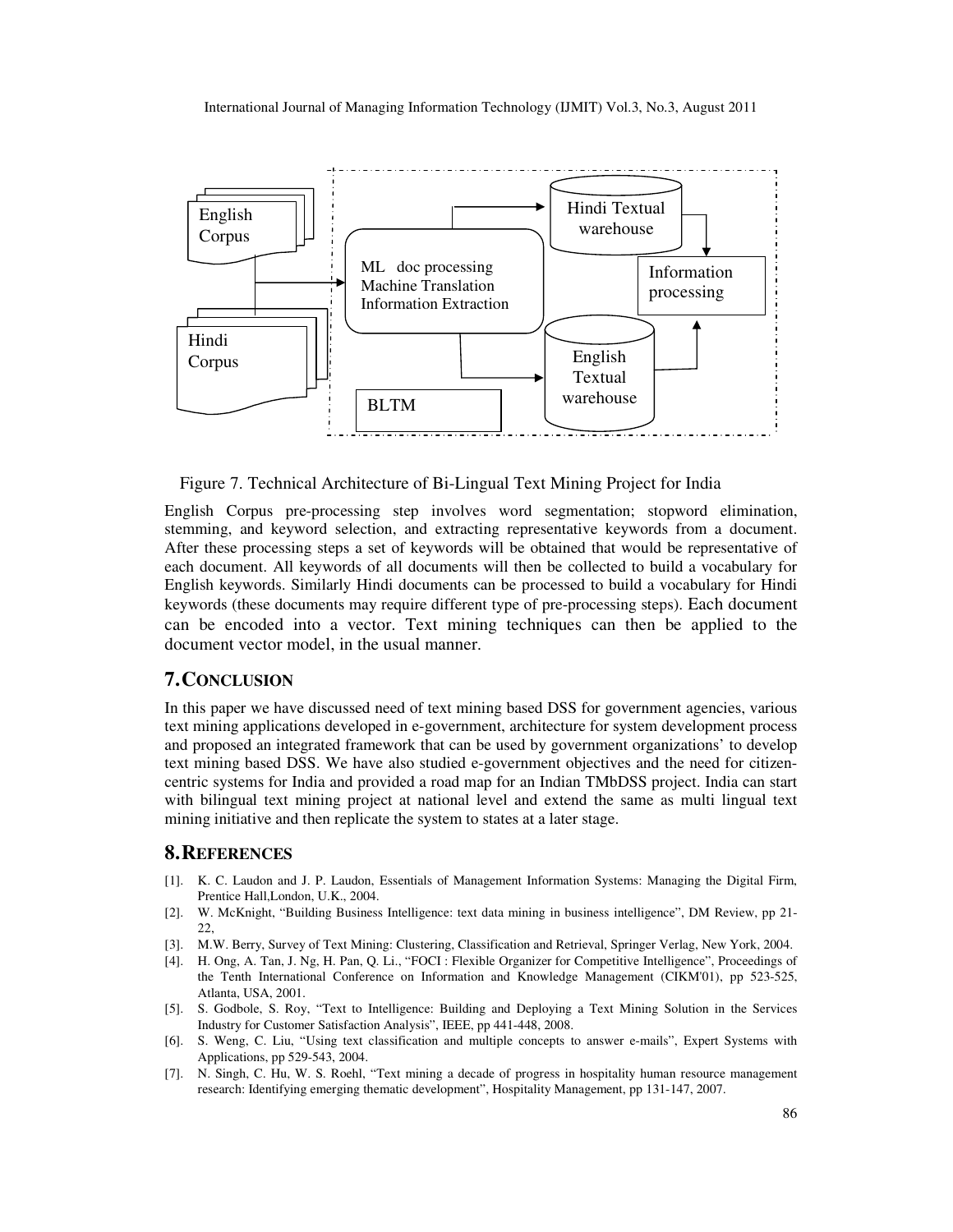- [8]. D. Delen, M. D. Crossland, "Seeding the survey and analysis of research literature with text mining", Expert Systems with Applications, pp 1707-1720, 2008.
- [9]. D. Delen, M. D. Crossland, "Seeding the survey and analysis of research literature with text mining", Expert Systems with Applications, pp 1707-1720, 2008.
- [10]. T.W. Miller, Data and Text Mining: A Business Applications Approach, Pearson / Prentice Hall, New Jersey, 2005.
- [11]. G Koteswara Rao, Shubhamoy Dey, (2010). Evolution of Text Mining Techniques and Related Applications in E-governance and E-democracy. In Proceedings of the IEEE, ICCET, Jodhpur,INDIA.
- [12]. Dai, Y., Kakkonen, T., Sutinen, E. (2010): MinEDec: A Decision Support Model that Combines Text Mining with Competitive Intelligence, Proceedings of the 9th International Conference on Computer Information Systems and Industrial Management Applications, Cracow, Poland.
- [13]. S. Bhatnagar, E-Government: From Vision to Implementation, Sage Publications, India, 2004
- [14]. C. P. Cheng, G. T. Lau, K. H. Law, J. Pan, and A. Jones, "Improving Access to and Understanding of Regulations through Taxonomies," Government Information Quarterly, 26(2): 238-245, 2009.
- [15]. Prokopiadou, G., Papatheodorou, C., and Moschopoulos, D., Integrating knowledge management tools for government information, Government Information Quarterly, 21, 2, 2004, 170—198.
- [16]. Stuart W. Shulman, "eRulemaking: Issues in Current Research and Practice," International Journal of Public Administration Vol. 28 (2005), 621-641.
- [17]. T. Jefferson, Personal communication to R. Price, 1789.
- [18]. Maciel, C. and Garcia, A. C. 2006. DemIL: an online interaction language between citizen and government. In Proceedings of the 15th International Conference on World Wide Web (Edinburgh, Scotland, May 23 - 26, 2006). WWW '06. ACM Press, New York, NY, 849-850.
- [19]. Jesús Cardeñosa, C. Gallardo, J. M. Moreno, Text Mining Techniques to Support e-Democracy Systems. CSREA EE 2009, 401-405.
- [20]. Josh Froelich,Sergei Ananyan, David L. Olson,2008. The Use of Text Mining to Analyze Public Input .White paper.
- [21]. Fatudimu I.T, Musa A.G. Knowledge Discovery in Online Repositories: A Text Mining Approach. ISSN 1450- 216X Vol.22 No.2 (2008), pp.241-250.
- [22]. Namhee Kwon, Liang Zhou, Eduard Hovy, and Stuart Shulman. Identifying and Classifying Subjective Claims. In Proceedings of the Eighth National Conference on Digital Government Research (dg.o 2007), Philadelphia, PA.
- [23]. Lührs, Rolf, Thomas Malsch, and Klaus Voss. "Internet, Discourses and democracy."New Frontiers in Artificial Intelligence. Joint Jsai 2001 Workshop Post-Proceedings.Eds. T. Terano and et al.: Springer, 2001.
- [24]. Scott P. Robertson,Ravi K. Vatrapu,Richard Medina. The social life of social networks: Facebook linkage patterns in the 2008 U.S. presidential election. Source:dg.o; Vol. 390 ,Pages: 6-15 , 2009 ,ISBN:978-1-60558- 535-2
- [25]. Tae Yano, Noah A. Smith, and William W. Cohen (2009): Predicting Response to Political Blog Posts with Topic Models in NAACL-2009.
- [26]. Muhlberger, P., Webb, N., & Stromer-Galley, J. (2008) .The Deliberative E Rulemaking Project (DeER): Improving Federal Agency Rulemaking Via Natural Language Processing and Citizen Dialogue", ACM International Conference Proceeding Series: Proceedings of the 9th Annual International Digital Government Research Conference, p. 403, vol. 289.
- [27]. Emilia Pérez, Ana Gómez, Sergio Sánchez, Jose D. Carracedo, Justo Carracedo, Carlos González, Jesús Moreno,"Citizen participation platform guaranteeing freedom of speech",RNSA Workshop on the Social Implications of Information Security Measures on Citizens and Business. 29 Mayo 2006. Wollongong (Australia).
- [28]. Maciel, C. and Garcia, A. C. 2006. DemIL: an online interaction language between citizen and government. In Proceedings of the 15th International Conference on World Wide Web (Edinburgh, Scotland, May 23 - 26, 2006). WWW '06. ACM Press, New York, NY, 849-850.
- [29]. Dr D.C.Misra (2009), An E-governance Vision for India by 2020
- [30]. Vikas kanungo (2007), Citizen Centric e-Governance in India-Strategies for Today, Vision for Future
- [31]. Dr. Paramjeet K. Walia (2009), Access to government information in India in the digital environment. World library and Information congress: 75th IFLA General Conference and council,, 23-27 August 2009, Milan, Italy
- [32]. The National e-Governance Plan (NeGP), Meeting of the National e-Governance Advisory Group-New Delhi12- Nov-2010
- [33]. United Nations E-Government Survey 2010- Leveraging e-government at a time of financial and economic crisis
- [34]. Prasenjit Majumder Mandar Mitra Swapan Kumar Parui (2007), Initiative for Indian Language IR Evaluation
- [35]. Jagadeesh Jagarlamudi and A Kumaran (2008), Cross-Lingual Information Retrieval System for Indian Language
- [36]. V. N. Shukla (2010), Natural Language Processing Activities in CDAC, Noida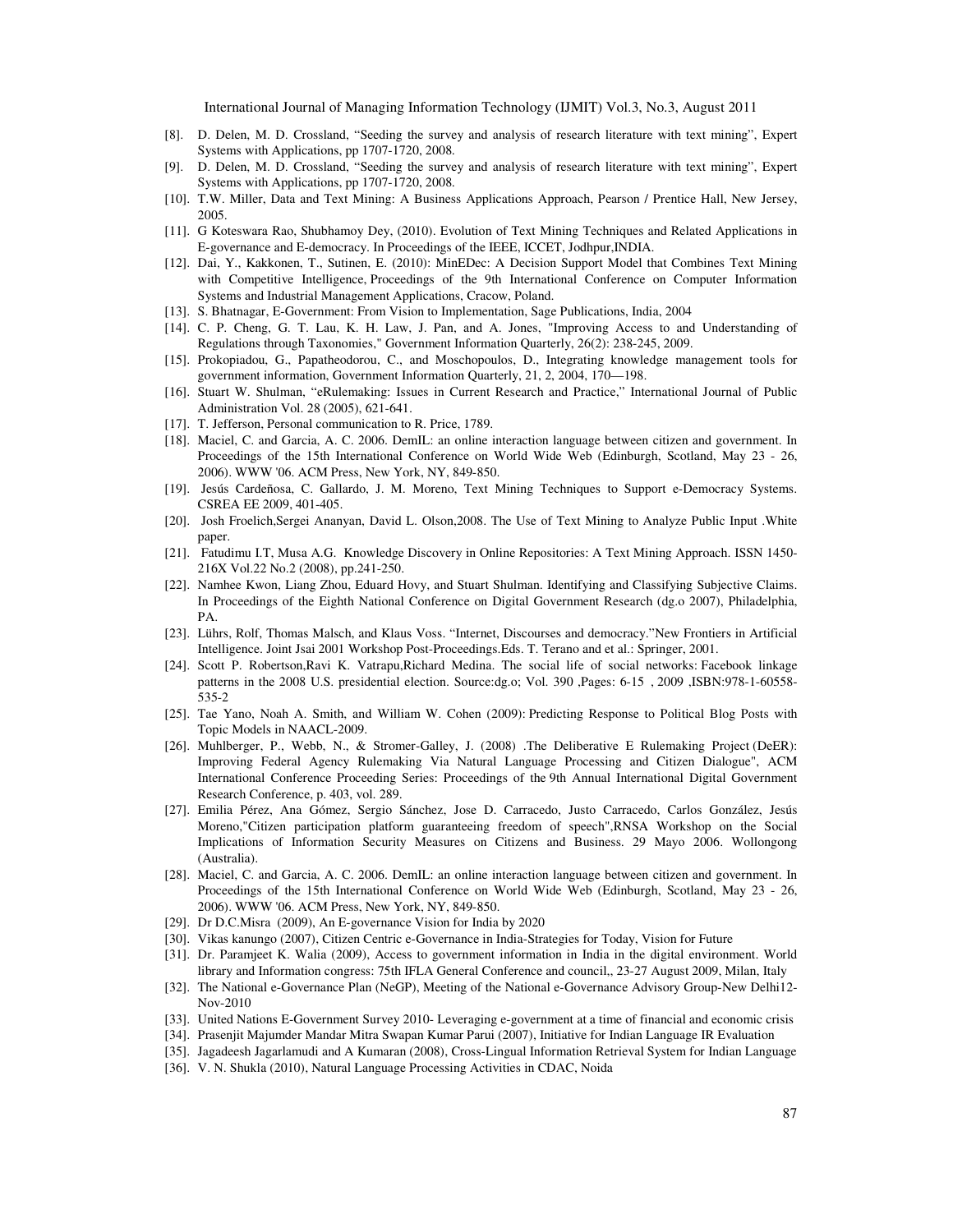- [37]. Manish Gupta, B Chandra, MP Gupta (2008),Crime Data Mining for Indian Police Information System. International Congress on e-government.
- [38]. Subhajit Choudhury, Chitresh Kala, Jay Prakash Sarwan and Sudhir Kumar (2008), E-Democracy and Citizen Empowerment through E-Governance and Other e-Initiatives in India, Nepal and Bangladesh-A Case Study
- [39]. Anil Monga (2008),E-government in India: Opportunities and challenges
- [40]. Information Technology- Annual Report 2009-10 of Government of India- Ministry of Communications & Information Technology.
- [41]. V N Shukla, Karunesh Kr. Arora, Vijay Gugnani (2004),Digital Library: Language Centered Research, Test Beds and Applications .International Conference on Digital Libraries held at New Delhi, India .
- [42]. Karunesh Arora, Sunita Arora, Kapil Verma, S S Agrawal Automatic Extraction of Phonetically Rich Sentences from Large Text Corpus of Indian Languages . Proceedings of International Conference Interspeech 2004-ICSLP at Jeju, Korea 4-8 Oct, 2004.
- [43]. Sohag Sundar Nanda, Soumya Mishra, Sanghamitra Mohanty (2011),Oriya Language Text Mining Using C5.0 Algorithm .(IJCSIT) International Journal of Computer Science and Information Technologies, Vol. 2 (1) , 2011, pages 551-554
- [44]. S.R.Das & R.Chandrashekhar, CAPACITY BUILDING FOR E-GOVERNANCE IN INDIA
- [45]. Paramjeet Walia, E-Government Initiatives in India
- [46]. United Nations Department of Economic and Social Affairs Report (2003). World public sector report 2003: E-Government at the crossroads. NewYork: United Nations Publication.
- [47]. Ralf Steinberger ,Challenges and methods for multilingual text mining
- [48]. Hsin-Chang Yang, Chung-Hong Lee, and Ding-Wen Chen (2009) "A Method for Multilingual Text Mining and Retrieval Using Growing Hierarchical Self-Organizing Maps." Journal of Information Science, Vol. 35, No. 1, pp. 2-23. (SSCI)
- [49]. R. Chau and C.H. Yeh, A multilingual text mining approach to web cross-lingual text retrieval, Knowledge-Based Systems 17(5/6) (2004) 219–27.
- [50]. Sohag Sundar N, Soumya M, Sanghamitra M (2011),Oriya Language Text Mining Using C5.0 Algorithm .(IJCSIT) International Journal of Computer Science and Information Technologies, Vol. 2 (1) , 2011, pages 551- 554
- [51]. Information Technology- Annual Report 2010-11 of Government of India- Ministry of Communications & Information Technology.
- [52]. K. C. Laudon and J. P. Laudon, Essentials of Management Information Systems: Managing the Digital Firm, Prentice Hall, London, U.K., 2004.
- [53]. Turban, E. (1995). Decision Support and Expert Systems: Management Support Systems, Englewood Cliffs, N.J: Prentice Hall. ISBN 0-024-21702-6
- [54]. Swaran Lata and Somnath Chandra(2006), Challenges of Multilingualism and possible approach for standardization of e-governance solutions in India . computer society of India - http://www.csisigegov.org/2/5\_301\_2.pdf
- [55]. Pattabhi R. K. Rao and Sobha L (2008), "AU-KBC FIRE2008 Submission Cross Lingual Information Retrieval Track: Tamil-English", First Workshop of the Forum for Information Retrieval Evaluation (FIRE), Kolkata. pp 1- 5.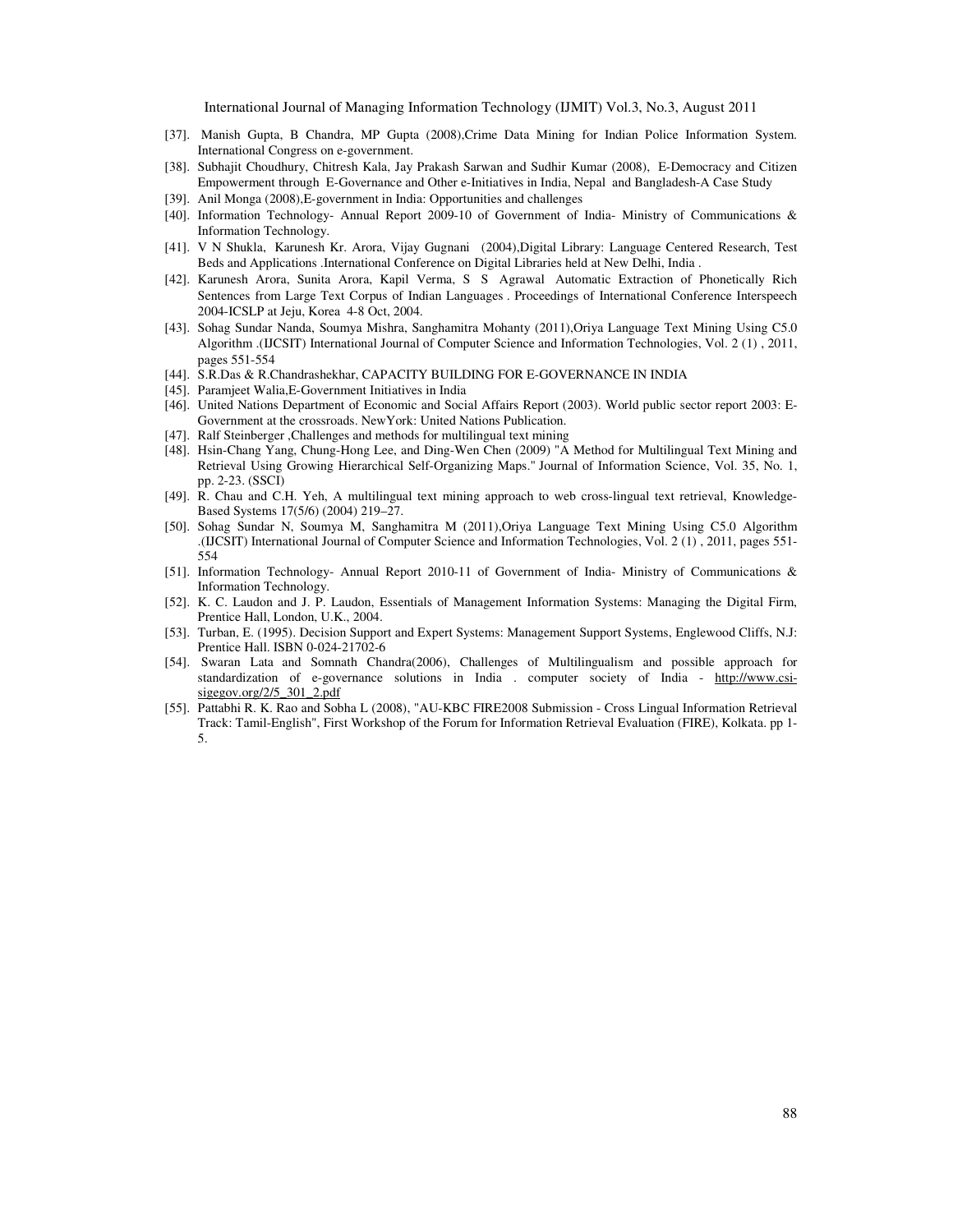

English To Indian Languages Machine Translation System Funded by : TDIL Program , Department of Information Technology , Govt. of India

| Output                                                             | More       |
|--------------------------------------------------------------------|------------|
| जयपूर दर्शन करने के लिए सर्वोतम समय दिसंबर<br>से फरवरी है          | <b>DBD</b> |
| बारा शिंगरी ग्लेशियर हिमाचल प्रदेश में सबसे बड़ा<br>है             | DDD        |
| जल महल शाही बत्तख आखेट दल के लिए निर्माण<br>किया गया जीवन्त महल है | DDD        |
|                                                                    |            |
| <b>Final Output</b>                                                |            |
|                                                                    |            |
|                                                                    |            |
|                                                                    |            |

89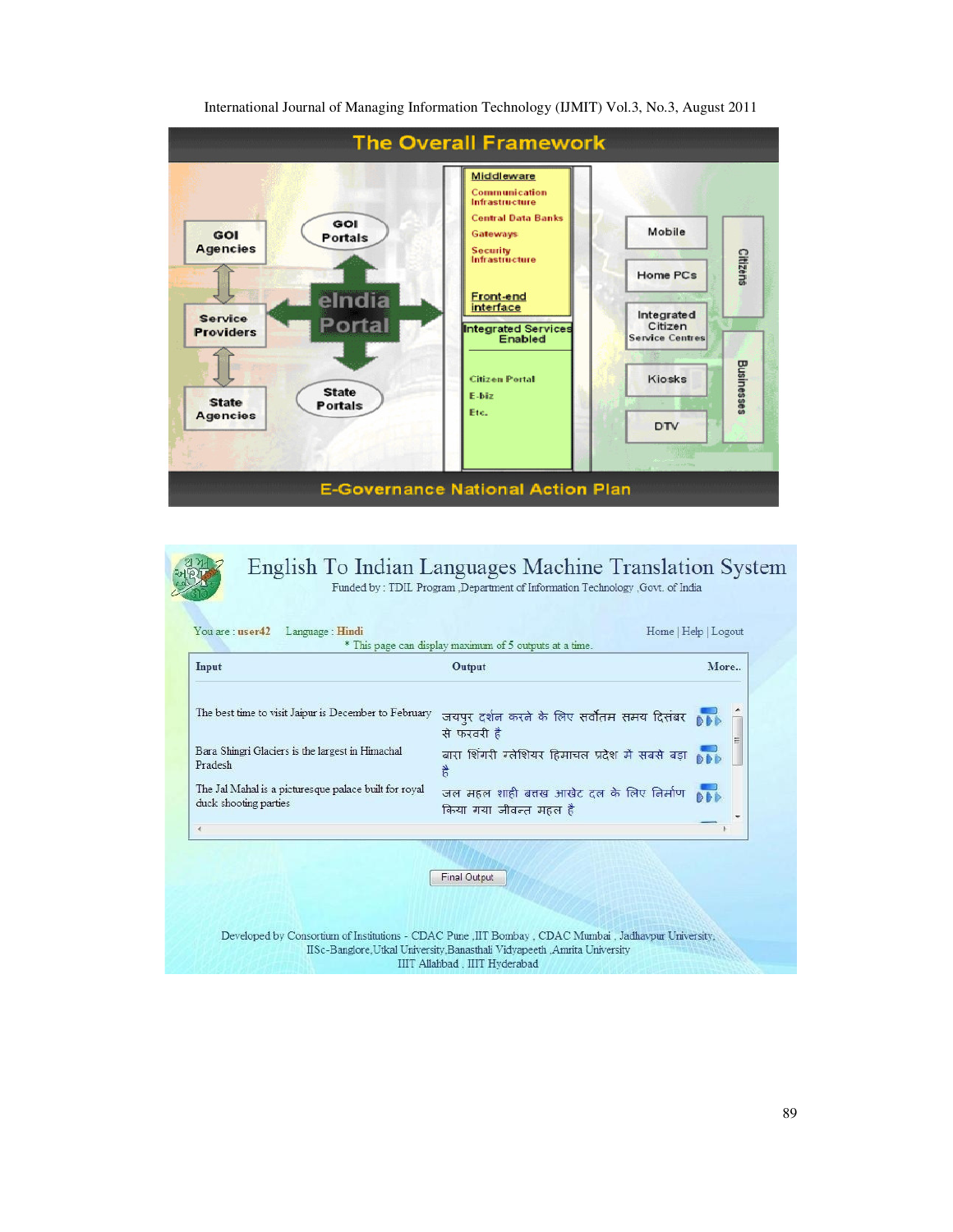#### Table 2

| Languages             | <b>Official Language of states</b>                                                                                                                                                  | Spoken by    |
|-----------------------|-------------------------------------------------------------------------------------------------------------------------------------------------------------------------------------|--------------|
| Assamese              | Assam                                                                                                                                                                               | $15$ million |
| Bengali               | Tripura & West Bengal                                                                                                                                                               | 67 million   |
| <b>Bodo</b>           | Assam                                                                                                                                                                               |              |
| Dogri                 | Jammu and Kashmir                                                                                                                                                                   |              |
| Gujarati              | Dadra and Nagar Haeli, Daman and Diu & Gujrat                                                                                                                                       | 43 million   |
| Hindi                 | Andaman and Nicobar Islands, Bihar, Chandigarh, Chhattisgarh, Delhi,<br>Haryana, Himachal Pradesh, Jharkhand, Madhya Pradesh, Rajasthan, 180 million<br>Uttar Pradesh & Uttaranchal |              |
| Kannada               | Karnataka                                                                                                                                                                           | 35 million   |
| Kashmiri              |                                                                                                                                                                                     |              |
| Konkani               | Goa                                                                                                                                                                                 |              |
| Maithili              | <b>Bihar</b>                                                                                                                                                                        | 22 million   |
| Malayalam             | Kerala & Lakshadweep                                                                                                                                                                | 34 million   |
| Manipuri<br>(Meithei) | Manipur                                                                                                                                                                             |              |
| Marathi               | Maharashtra                                                                                                                                                                         | 65 million   |
| Nepali                | Sikkim                                                                                                                                                                              |              |
| Oriya                 | Orissa                                                                                                                                                                              | 30 million   |
| Punjabi               | Punjab                                                                                                                                                                              | 26 million   |
| Sanskrit              |                                                                                                                                                                                     |              |
| Santhali              |                                                                                                                                                                                     |              |
| Sindhi                |                                                                                                                                                                                     |              |
| Tamil                 | Tamil Nadu & Pondicherry                                                                                                                                                            | 66 million   |
| Telugu                | Andhra Pradesh                                                                                                                                                                      | 70 million   |
| Urdu                  | Jammu and Kashmir                                                                                                                                                                   | 46 million   |